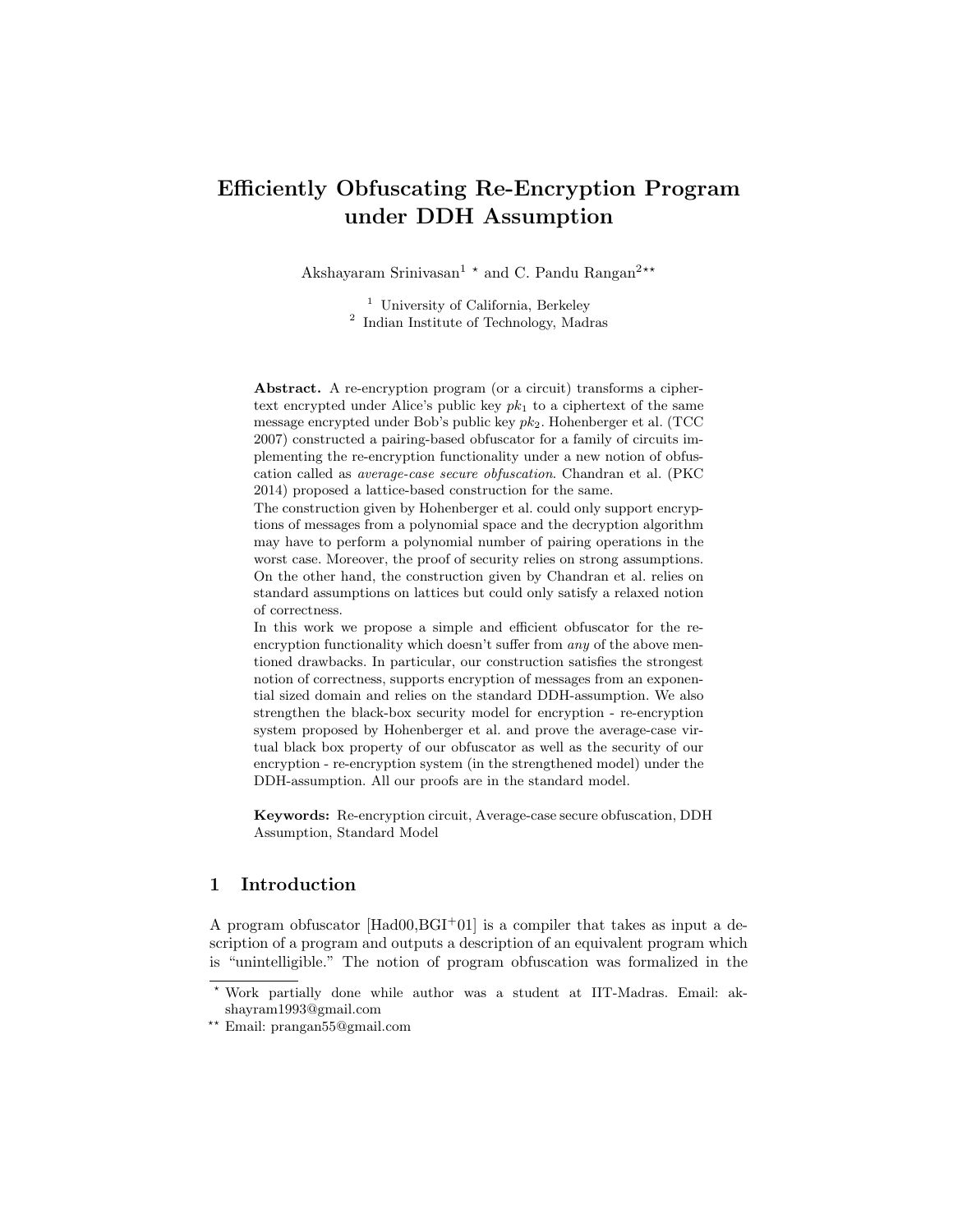seminal work of Barak et al. [BGI+01]. The strongest notion of obfuscation considered in their work is known as the predicate black-box obfuscation (also known as virtual black-box). The predicate black-box property stipulates that any predicate which is computable when given access to the obfuscated program must also be *efficiently* computable when given black-box access to the same program. Barak et al. showed that a general program obfuscator satisfying the predicate black-box property does not exist. In spite of the impossibility result, program obfuscators satisfying the strong security notion have been constructed for simple function families in [CD08],[Wee05],[CRV10].

Average-case Secure Obfuscation. Hohenberger, Rothblum, shelat and Vaikuntanathan [HRsV07] noted that predicate black-box property [BGI+01] does not give a meaningful security guarantee when the obfuscated functionality (like re-encryption) is a part of a larger cryptographic system (like the underlying encryption scheme protecting Alice and Bob's privacy). They discussed a scenario where having access to the obfuscated program could compromise the security of the larger cryptographic system even if the obfuscator satisfied the predicate black-box property.

To address the above issue, Hohenberger et al. proposed a new definition of obfuscation which they termed as Average-case Secure Obfuscation. This definition guarantees that any adversary against a cryptographic scheme having access to an obfuscated program (where the program itself is sampled from an appropriate distribution) can be transformed into an adversary against the cryptographic scheme with only black box access to the sampled program assuming the scheme has *distinguishable attack property*. Informally, a cryptographic scheme is said to have distinguishable attack property if there exists a distinguisher which can "test" if a given algorithm can break the security of the scheme with just the public information and oracle access to the obfuscated program. Hohenberger et al. showed that several natural cryptographic functionalities like semantically secure encryption and re-encryption have this property.

An informal template for proving the security of a scheme in this paradigm is as follows:

- 1. Prove that the scheme is secure against adversaries with black box access to a circuit  $\mathcal C$  chosen uniformly at random from a circuit family  $C$ .
- 2. Prove that the scheme has distinguishable attack property.
- 3. Design an average-case secure obfuscator for the circuit family  $C$ .

### 1.1 Prior Work

Hohenberger et al. [HRsV07] designed an average case secure obfuscator for the re-encryption functionality under Decision Linear and a strong variant of 3-party Decisional Diffie-Hellman assumptions. The construction has a couple of drawbacks which we now elaborate. The first drawback is that it could only support a message space of polynomial size. Their decryption algorithm does an exhaustive search on the message space by computing a pairing operation on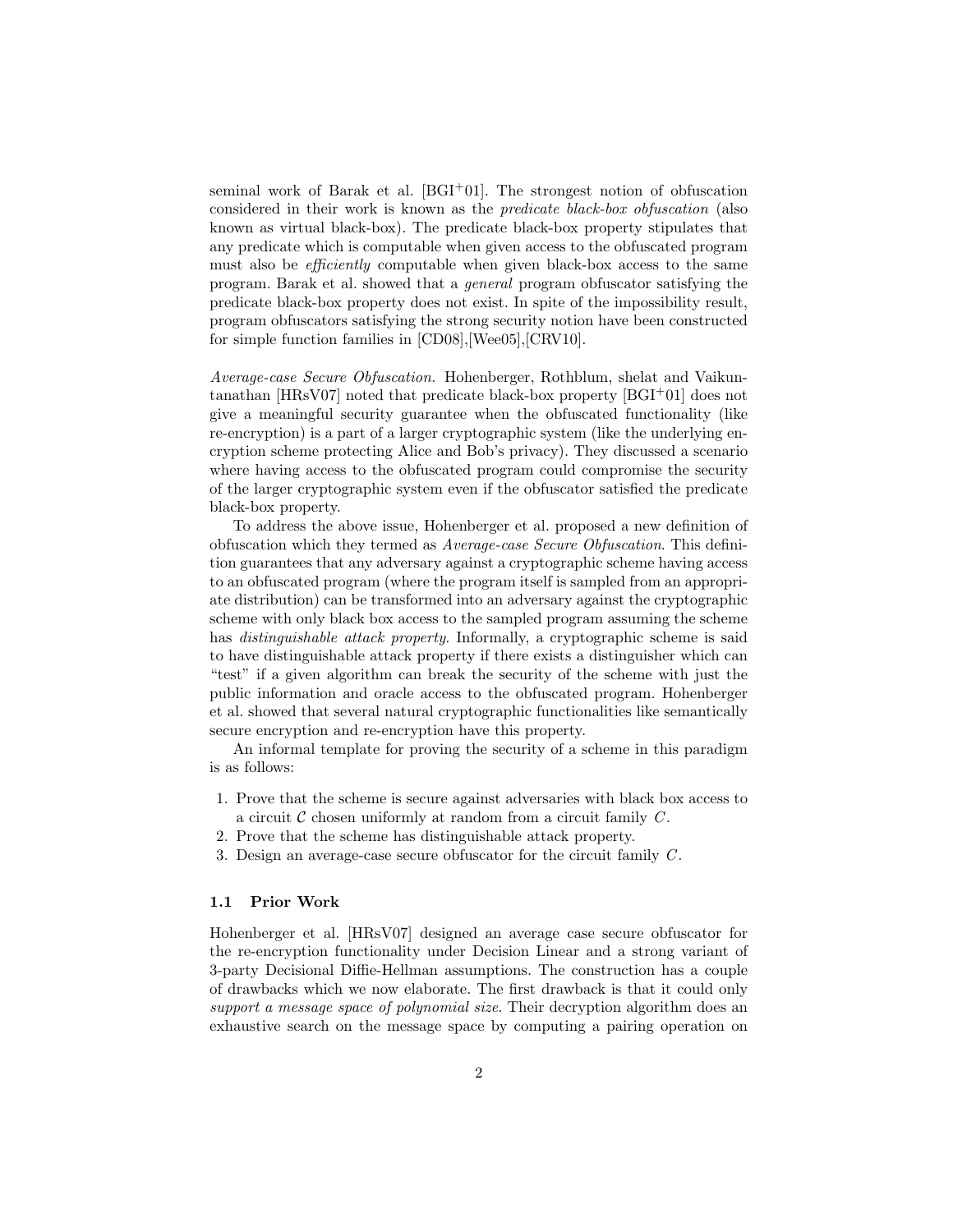each message and tests the output of the pairing against a specific value. Thus, it has to compute a polynomial number of pairing operations in the worst case. Moreover, the security of their construction is based on a strong assumption namely, Strong 3-party DDH.

Remark 1. We note that it is possible to extend the system of [HRsV07] to message space of arbitrary size by using their construction for the message space  $\{0, 1\}$ . For an arbitrary message space  $\mathcal{M}$ , one can encrypt each message bit by bit and thus incurring a  $O(\log(|\mathcal{M}|))$  overhead on encryption and decryption. For an exponential sized (in the security parameter  $\lambda$ ) message space, the overhead on encryption and decryption algorithms would be  $\mathsf{poly}(\lambda)$ . But it is desirable to have a system which performs constant number of operations (i.e have a constant overhead) in every algorithm.

Chandran, Chase, Liu, Nishimaki and Xagawa  $[CL<sup>+</sup>14]$  designed average case secure obfuscators for the re-encryption circuit assuming interactability of certain lattice problems. But their construction could only satisfy relaxed notions of correctness. In particular, they considered three relaxations of the correctness property. The first relaxation guarantees that the output of the original circuit and the obfuscated circuit are statistically close only on a subset of the actual inputs. The next relaxation guarantees that the output of the obfuscated program on a subset of inputs is correct with respect to some algorithm (like decryption). The final relaxation guarantees that the output of the obfuscated circuit and the original circuit are computationally indistinguishable.

A natural question that arises from the prior work is:

Is there an efficient obfuscator for re-encryption program under milder assumptions that satisfies the strongest notion of correctness, has a constant overhead in every algorithm and supports an exponential sized message space?

# 1.2 Our Contributions

We highlight the main contributions of this work.

Main Result. In this work we propose a new encryption - re-encryption system that supports encryption of messages from an exponential (in security parameter) space, involves a constant number of group exponentiation operations in all algorithms. We also design an average-case secure obfuscator for the reencryption program which achieves the strongest notion of correctness (as in [Had10] and [HRsV07]). We prove the average case secure obfuscator property of our obfuscator and the security of our encryption - re-encryption sustem system under the standard DDH assumption. All our proofs are in the standard model. Informally, the main result in this work is:

Informal Theorem 1 Under the DDH-assumption, there exists an averagecase secure obfuscator for the family of circuits implementing the re-encryption functionality.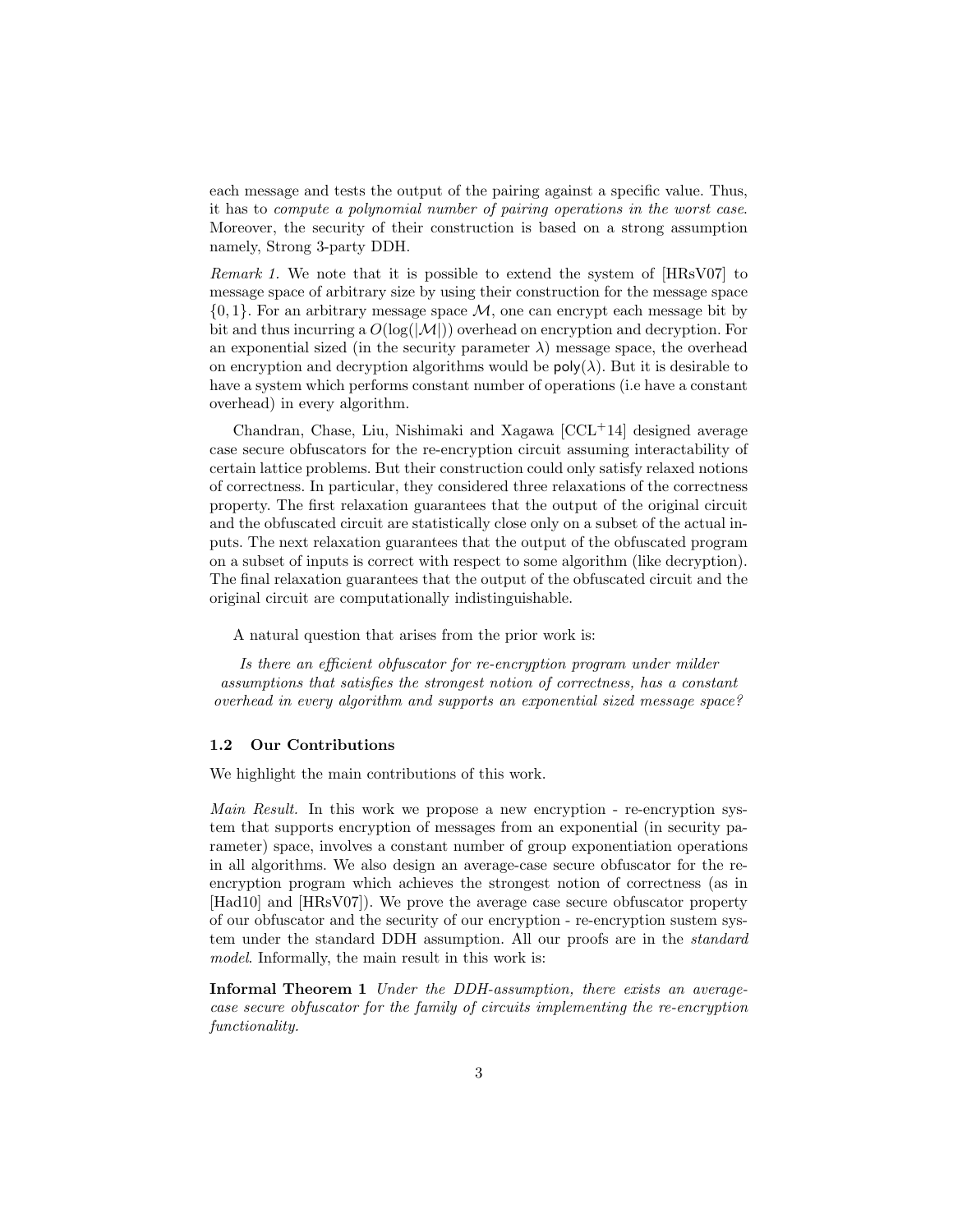Remark 2. We observe that our construction of obfuscator for the re-encryption program is not secure when Bob has access to the obfuscated circuit. This is the case with all prior constructions of average-case secure obfuscators for reencryption  $[HRsV07]$ ,  $[CCL+14]$  as well as encrypted signatures  $[Had10]$ . The construction is secure as long as the obfuscated circuit is run by some (possibly malicious) party other than Bob. It would be interesting to investigate the possibility of constructing average-case secure obfuscators which have "insider security." That is, they remain secure even when Bob has access to the obfuscated circuit. We leave this as an open problem.

Strengthening the Black-box Security model. Recall that in order to design an obfuscator for the re-encryption program in the average-case obfuscation paradigm, we must first design an encryption - re-encryption system that is secure against adversaries given black box access to the re-encryption program. The security model considered by Hohenberger et al. [HRsV07] for this purpose is as follows: the challenger samples two public key-secret key pairs  $(pk_1, sk_1)$  and  $(pk_2, sk_2)$ and then provides  $pk_1, pk_2$  to the adversary. The adversary (with oracle access to re-encryption program from  $pk_1$  to  $pk_2$ ) chooses two messages  $m_0$  and  $m_1$  and also gives information about the public key as well as the ciphertext level on which it wishes to be challenged. More precisely, the adversary can choose either to be challenged on a first level ciphertext  $3$  under  $pk_1$  or a first level ciphertext under  $pk_2$  or a second level ciphertext<sup>4</sup> under  $pk_2$ . The scheme is secure if the adversary is unable to distinguish between the corresponding encryptions of  $m_0$ and  $m_1$ .

We observe that the above security model is insufficient in capturing the full security notion of encryption - re-encryption system (See Remark 4). In particular, the above security model allows the following trivial but insecure encryption - re-encryption system to be secure. Consider any semantically secure encryption scheme  $\Pi =$  (KeyGen, Encrypt, Decrypt). To obtain a first level ciphertext of a message m under a public key pk, run the Encrypt algorithm on m and pk. The re-encryption program from  $pk_1$  to  $pk_2$  has  $sk_1$ ,  $pk_1$  and  $pk_2$  hardwired into its description. When it is run with a first level ciphertext  $c \leftarrow$  Encrypt $(m, pk_1)$ , it decrypts the ciphertext using  $sk_1$  and outputs (Encrypt $(m, pk_1)$ ||Encrypt $(sk_1, pk_2)$ ) where || denotes concatenation. In order to decrypt a second level ciphertext, one can first decrypt the second component using  $sk_2$  to obtain  $sk_1$  using which one can decrypt the first component to obtain  $m$ . This system has an obvious drawback as it reveals  $sk_1$  to the user with secret key  $sk_2$ . But one can prove that this system is secure under the security model considered in [HRsV07]. We also observe that it is possible to construct an average-case secure obfuscator for the above re-encryption program when one instantiates  $\Pi$  with a semantically secure encryption system which allows re-randomization of ciphertexts (e.g. the standard El-Gamal encryption).

<sup>&</sup>lt;sup>3</sup> A first level ciphertext is the one which has not been re-encrypted. In other words, a first level ciphertext is given as input to the re-encryption program.

<sup>&</sup>lt;sup>4</sup> A second level ciphertext under  $pk_2$  is the output of re-encryption program from  $pk_1$ to  $pk_2$  on a first level ciphertext under  $pk_1$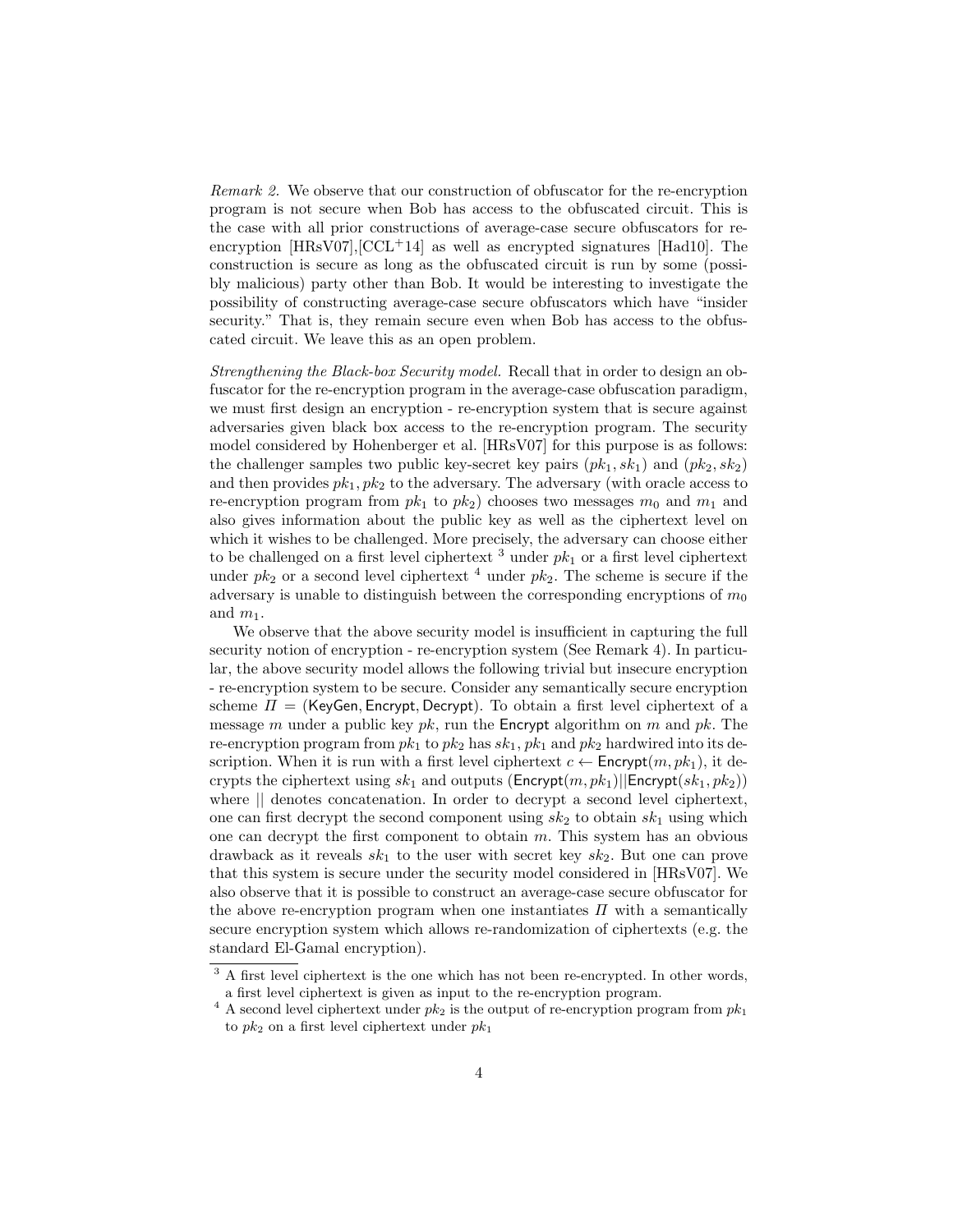We strengthen the security model for encryption - re-encryption system as follows. We consider the security of the system under two different security games. The first game called as Original Ciphertext Security proceeds exactly as in [HRsV07] but the adversary is either challenged on a first level ciphertext under  $pk_1$  or a first level ciphertext under  $pk_2$ . In the second game called as the Transformed Ciphertext Security, in addition to  $(pk_1, pk_2)$  the adversary is also provided with  $sk_1$ . In the challenge phase, the adversary obtains a second level ciphertext under  $pk_2$  as the challenge ciphertext. The goal of the adversary in both the games is to distinguish between encryptions of messages from encryptions of junk values. Additionally, we require the encryption - re-encryption system to satisfy a special property called as statistical independence. Statistical independence requires that the output distribution of the re-encryption program (i.e. the distribution of the second level ciphertext) to be statistically indepen $dent\ of\ sk_1$ . Note that the above trivial encryption - re-encryption system is not transformed ciphertext secure as the adversary with access to  $sk_1$  can directly decrypt the first component of the challenge ciphertext to obtain the hidden message. We also stress that statistical independence property guarantees that the second level ciphertext cannot "leak" any information (in an information theoretic sense) regarding  $sk_1$ . This in particular, disallows other contrived examples which may reveal the secret key  $sk_1$  to Bob but possibly is still transformed ciphertext secure.<sup>5</sup>

Remark 3. Though this security model was not explicitly considered, all prior works [HRsV07], [CCV12],  $[CCL+14]$  satisfy this security notion.

Remark 4. We consider a stronger model for encryption - re-encryption security since the output of the re-encryption program (which we obfuscate in this work) does not have the same probability distribution as a fresh encryption of the message m under  $pk_2$  (i.e as an output of another encryption algorithm Encrypt $2(m, pk_2)$  as in [HRsV07]). If the output was distributed identically to a fresh encryption under  $pk_2$  then the security model given by Hohenberger et al. is sufficient for our purposes. $6$  The above discussion regarding the issues with the security model is for the generalized case where the output distribution of the re-encryption program and distribution of a freshly encrypted ciphertext under  $pk<sub>2</sub>$  are not identical.

<sup>5</sup> For example, we could consider the output of the re-encryption functionality to be  $(ensure{(\text{Encrypt}(C, pk_2)}||\text{Encrypt}(sk_1, pk_2))$  where C is the input ciphertext. This is transformed ciphertext secure. We thank an anonymous CT-RSA 2016 referee for pointing out this deficiency in the security model. However, the output of the re-encryption functionally is dependent on  $sk_1$ .

<sup>6</sup> The counter example discussed above will not work since the output of the reencryption program is not identically distributed to a freshly generated ciphertext under  $pk<sub>2</sub>$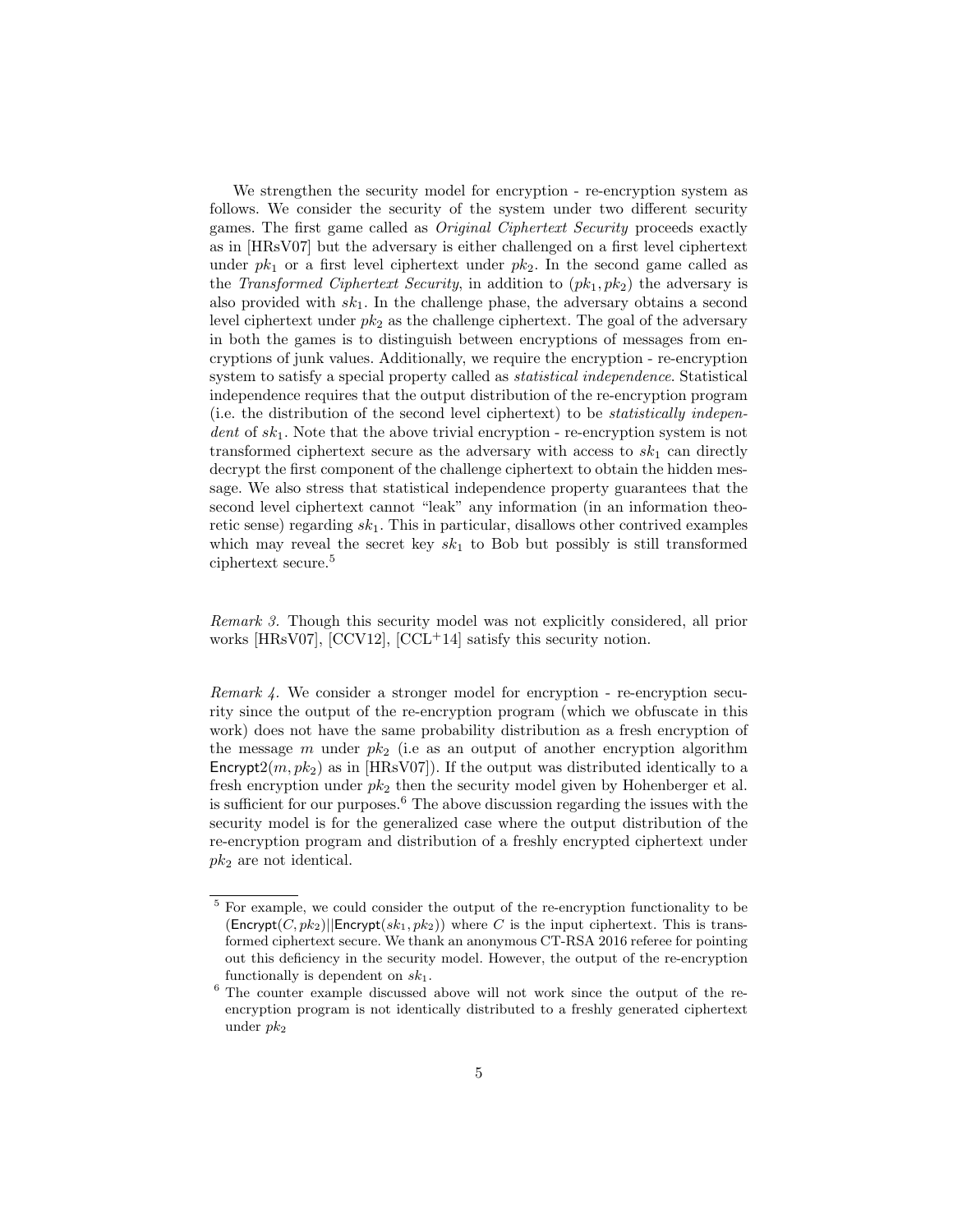#### 1.3 Related Work

Proxy Re-Encryption. A paradigm in cryptography which is closely related to re-encryption is proxy re-encryption. In a proxy re-encryption system, a semitrusted proxy transforms ciphertexts intended for Alice (delegator) to a ciphertext of the same message for Bob (delegatee). Specifically, Alice provides the proxy with a re-key  $RK_{A\rightarrow B}$  which is a function of her secret key  $sk_1$  and Bob's public key  $pk_2$ . The proxy runs a specific algorithm (called as the *re-encryption* algorithm in literature) which takes the ciphertext encrypted under Alice's public key and the re-key and outputs a ciphertext under Bob's public key. A (nonexhaustive) list of proxy re-encryption schemes under different notions of security can be found in [BBS98], [AFGH06], [CH07], [LV08] and [CWYD10]. But as noted in the work of Hohenberger et al. [HRsV07], the above works cannot be considered as an obfuscation of the re-encryption circuit. In particular, obfuscation of re-encryption circuit guarantees that no non-black-box information about the re-encryption circuit is "leaked" to the proxy. On the other hand, it is not directly evident if such guarantees can be given from proxy re-encryption systems as it may be possible that the re-key could leak some non-black-box information. We leave the possibility of strengthening the security definition of proxy re-encryption to guarantee that no non-black-box information is leaked as an interesting open problem.

Indistinguishability Obfuscation. Since the strongest notion of program obfuscation (namely, predicate black-box obfuscation) was shown to be impossible, Barak et al.  $[BGI^+01]$  proposed a weakened notion of obfuscation called as *indis*tinguishability obfuscation or iO. Indistinguishability obfuscation guarantees that for any two functionally equivalent circuits having the same size, obfuscations of the circuits are indistinguishable. The first candidate construction of iO was given in the recent breakthrough work of Garg et al.  $[GGH^+13]$ . Subsequently, several cryptographic primitives like functional encryption  $[GGH<sup>+</sup>13]$ , deniable encryption [SW14], non-interactive key exchange without a trusted setup [BZ14], two-round multiparty computation protocols [GGHR14] and trapdoor permutations [BPW16] (to name a few) were constructed from iO and other assumptions like one-way functions. We note that indistinguishability guarantee provided by iO is strictly weaker than the security guarantee needed in this work. In addition, our goal is to obfuscate a specific functionality namely, the re-encryption functionality.

### 1.4 Organization

We give the standard definitions in Section 2 and recall the definition of averagecase secure obfuscation in Section 2.1. We give the construction of encryption - re-encryption functionality and the construction of the obfuscator for re-encryption circuit in Section 3. We discuss the new (strengthened) black-box model for proving security of the encryption - re-encryption program in Section 4 and the prove the security of our construction in the same model. Finally,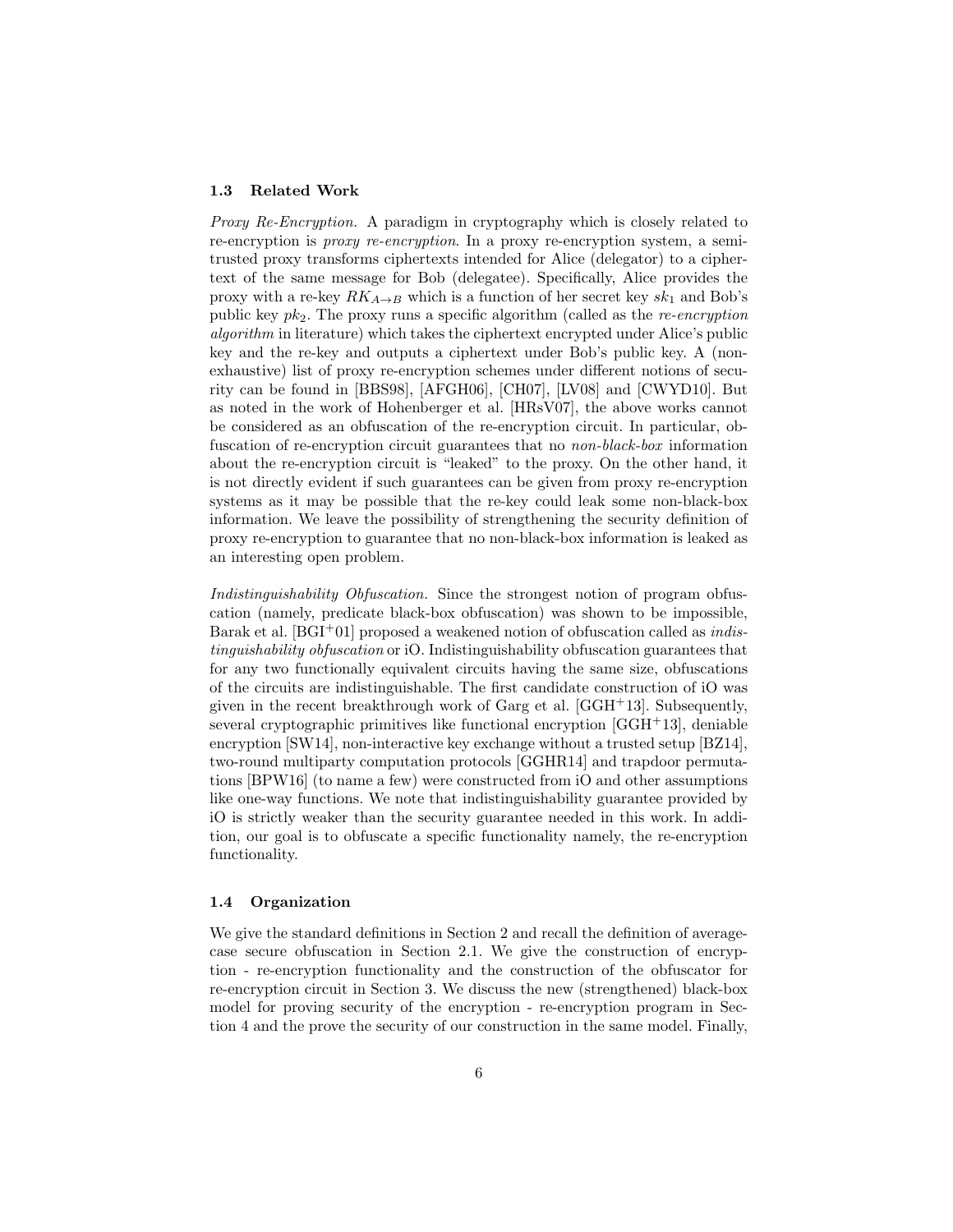in Section 5 we show that the obfuscator described in Section 3 is average-case secure.

# 2 Preliminaries

A function  $\mu(\cdot) : \mathbb{N} \to \mathbb{R}^+$  is said to be **negligible**, if for every positive polynomial  $p(\cdot)$ , there exists an N such that for all  $n > N$ ,  $\mu(n) < 1/p(n)$ . Given a probability distribution D on a universe U, we denote  $x \leftarrow D$  as the operation of sampling an element  $x$  from  $U$  according to the distribution  $D$ . Given a finite set X, we use the notation  $x \stackrel{\$}{\leftarrow} X$  for denoting the operation of sampling x from the set  $X$  uniformly. If two probability distributions  $D$  and  $D'$  defined on a set X are identical, we denote it by  $D \approx D'$ . If A is any probabilistic machine then  $\mathcal{A}(x_1, \dots, x_n)$  denotes the output distribution of A. Given n probability distributions  $D_1, \dots, D_n$ , let  $\{x_1 \leftarrow D_1; \dots; x_n \leftarrow D_n : f(x_1, \dots, x_n)\}$  be the probability distribution of a (possibly randomized) function  $f$ . PPT machines refer to Probabilistic Polynomial Time Turing machines. All PPT machines run in time polynomial in the security parameter denoted by  $\lambda$ . Sometimes, we also consider a non-uniform model of computation where the PPT machines may take an additional auxiliary input z of length polynomial in  $\lambda$ . If p is a prime number then let  $\mathbb{Z}_p^*$  denote the set  $\{1, 2, ..., p-1\}$ .

We assume familiarity with the notion of computational indistinguishability and statistical distance (a.k.a. variation distance) and skip the standard definitions. We state and prove this following simple Lemma which will be used through out the work.

**Lemma 1.** For all distributions  $X_n$  and  $Y_n$ , for all PPT distinguishers D and for all  $z \in \{0,1\}^{poly(n)}$  we have,

$$
\Delta(D(X_n, z), D(Y_n, z)) = |Pr[b \leftarrow D(X_n, z) : b = 1] - Pr[b \leftarrow D(Y_n, z) : b = 1]|
$$

*Proof.* The lemma directly follows from the following observation that,  $|Pr[b \leftarrow$  $D(X_n, z) : b = 1] - Pr[b \leftarrow D(Y_n, z) : b = 1]$  and  $|Pr[b \leftarrow D(X_n, z) : b = 1]$  $[0] - Pr[b \leftarrow D(Y_n, z) : b = 0]$  are equal since  $D(X_n, z)$  and  $D(Y_n, z)$  are distributions on {0, 1}. The statement of the lemma can then be derived using the definition for statistical distance.  $\Box$ 

This lemma implies that  $\{X_n\}_n \stackrel{c}{\approx} \{Y_n\}_n$  if and only if  $D(X_n, z)$  and  $D(Y_n, z)$ are statistically close for all PPT distinguishers D and for all auxiliary input z.

We now recall the Decisional Diffie-Hellman (DDH) assumption on prime order groups. Let Gen be an algorithm which takes  $1^{\lambda}$  as input and randomly generates the parameters  $(p, \mathbb{G}, g)$  where p is a  $\lambda$  bit prime,  $\mathbb{G}$  is a multiplicative group of order  $p$  and  $q$  is a generator for  $\mathbb{G}$ .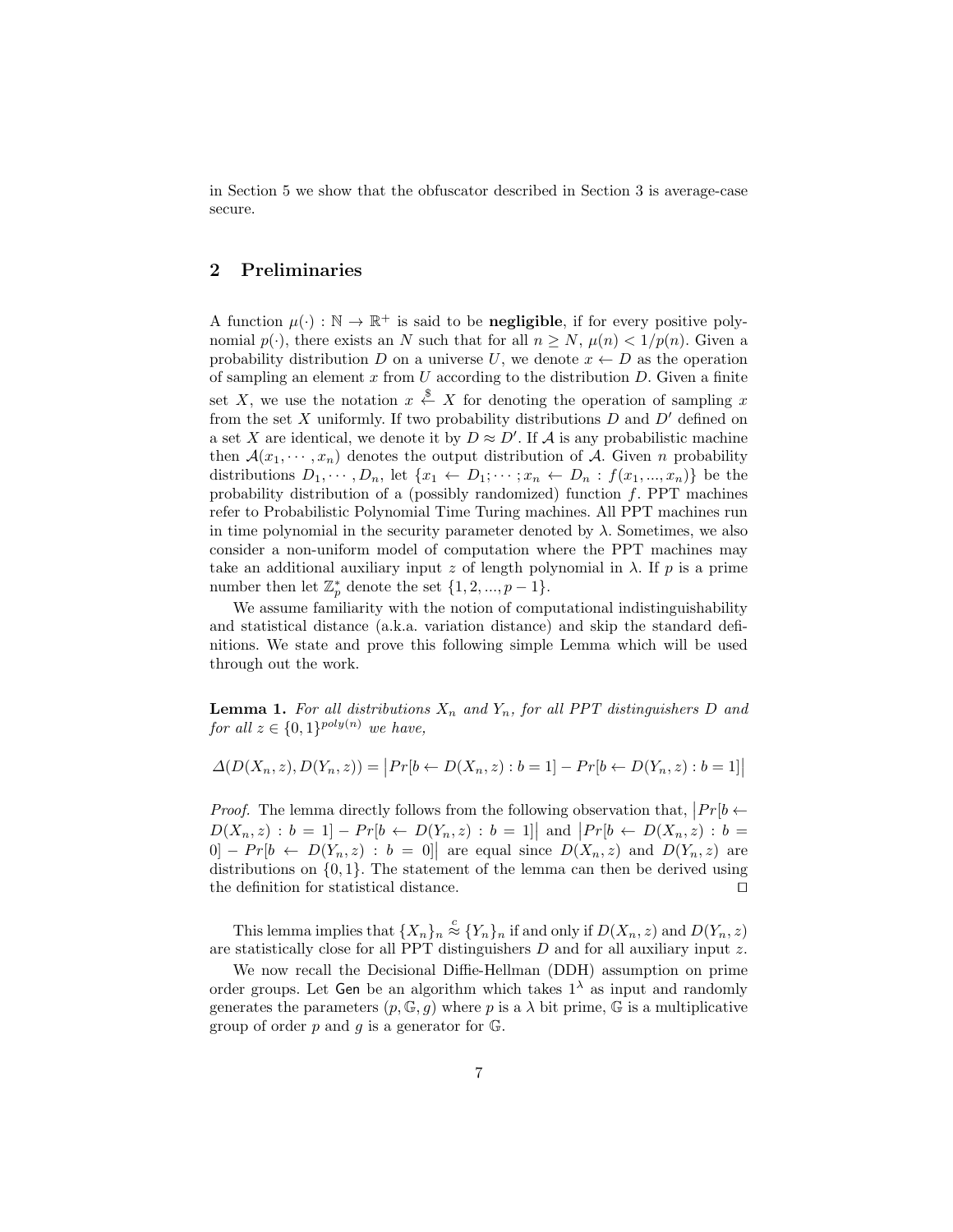Definition 1 (DDH assumption). The DDH assumption states that the following distribution ensembles are computationally indistinguishable:

$$
\begin{aligned} &\{(p,\mathbb{G},g) \leftarrow \mathsf{Gen}(1^{\lambda}); a,b \stackrel{\$}{\leftarrow} \mathbb{Z}_p^* : (g,g^a,g^b,g^{ab})\}_\lambda \stackrel{c}{\approx} \\ &\{(p,\mathbb{G},g) \leftarrow \mathsf{Gen}(1^{\lambda}); a,b,c \stackrel{\$}{\leftarrow} \mathbb{Z}_p^* : (g,g^a,g^b,g^c)\}_\lambda \end{aligned}
$$

We recall the syntax and security notion (multi message security) for a Public Key Encryption (PKE) system in Appendix A. We formally describe the El-Gamal encryption system and its variant in Appendix B. We recall the theorem regarding the multi-message security of El-Gamal encryption system and its variant.

Theorem 1 (Multi message security). Assuming the DDH-assumption holds in the group G, both El-Gamal encryption and its variant are multi-message secure.

We assume familiarity with of the concept of Pseudo Random Generator (PRG) and refer the reader to [Gol01] for a formal definition.

### 2.1 Average-case Secure Obfuscation

Let  $C = {\mathcal{C}}_{\lambda}$ ,  $\lambda \in \mathbb{N}$  be a family of polynomial sized circuits. For a length parameter  $\lambda$ , let  $\mathcal{C}_{\lambda}$  be the set of circuits in C with input length  $p_{in}(\lambda)$  and output length  $p_{out}(\lambda)$  where  $p_{in}(\cdot)$  and  $p_{out}(\cdot)$  are polynomials. The circuit family C has an associated sampling algorithm Samp which takes  $1<sup>\lambda</sup>$  as input and outputs a circuit C chosen uniformly at random from  $C_{\lambda}$ . We also assume that there exists efficient (Encode, Decode) algorithms which encodes and decodes a given circuit  $\mathcal C$  into binary strings when used as input/output of Turing machines. We make implicit use of such encoding and decoding algorithms and do not mention them explicitly.

We use similar notations (with some minor changes) as in [Had10] to denote probabilistic circuits. A probabilistic circuit  $\mathcal{C}(x; r)$  takes two inputs. The first input is called as the regular input and the second input is termed as the random input. The output of a probabilistic circuit on a regular input (denoted by  $\mathcal{C}(x; \cdot)$  can be viewed as a probability distribution where the randomness in the distribution comes from the random choice of r. We say that a machine  $A$ has *oracle access* to a probabilistic circuit C (denoted by  $\mathcal{A}^{\mathcal{O}(\mathcal{C})}$ ) if during the oracle queries,  $A$  can only specify the regular input  $x$  to the circuit and the random input  $r$  is chosen uniformly at random from the corresponding sample space by the oracle  $\mathcal{O}$ . The output of a probabilistic machine  $\mathcal A$  having oracle access to a probabilistic circuit C (denoted by  $\mathcal{A}^{\mathcal{O}(\mathcal{C})}(x_1,\cdots,x_n)$ ) is a probability distribution where the randomness in the distribution comes from the random coins used by  $A$  as well as the random coins used by  $\mathcal O$  in answering  $A$ 's oracle queries. We say that  $\beta$  evaluates a probabilistic circuit  $\beta$  (or in other words,  $\beta$ ) is an evaluator of C) on regular input x, if B supplies the regular input as well as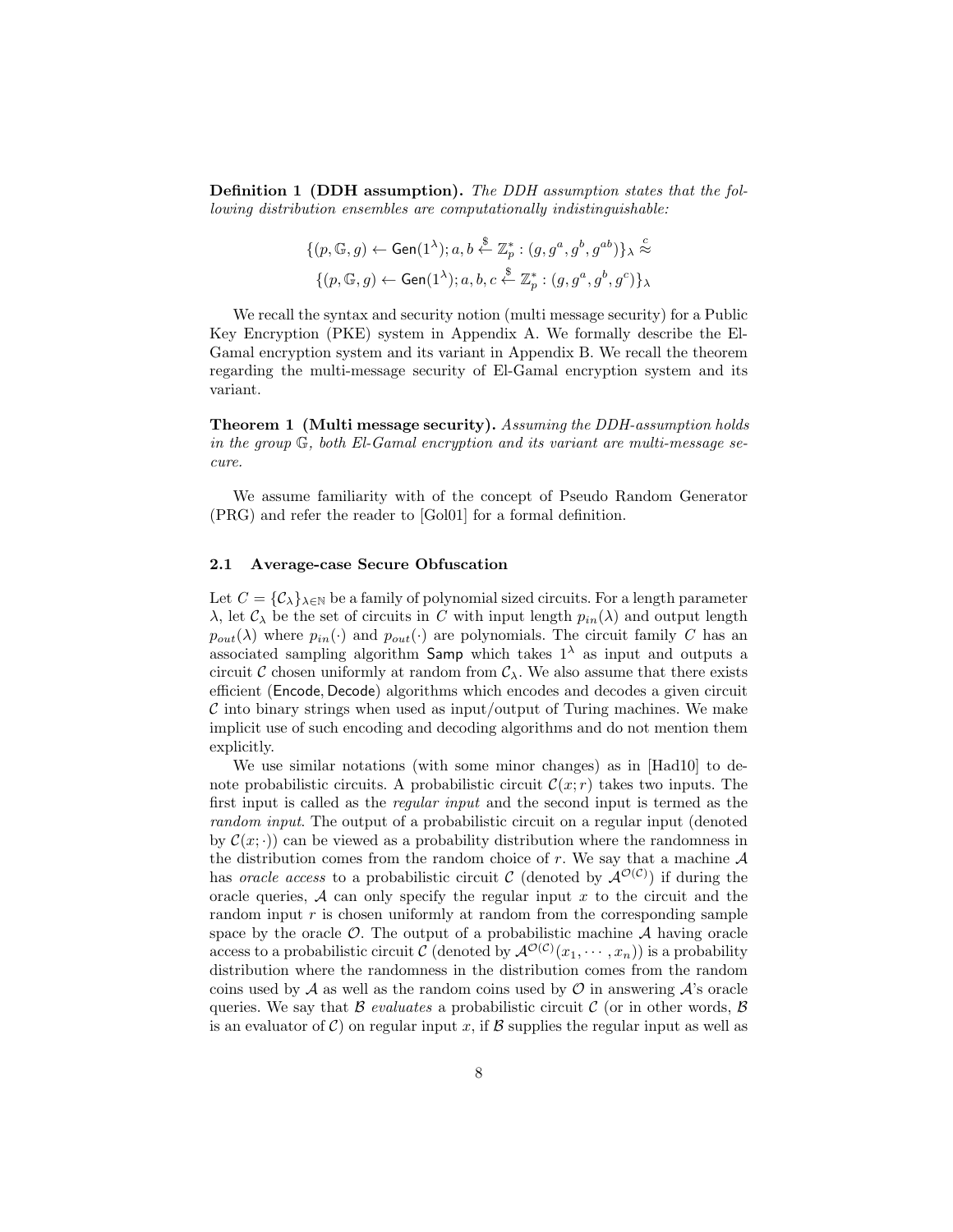the random input  $r$  chosen uniformly at random from the corresponding sample space and outputs  $\mathcal{C}(x; r)$ . We use |C| to denote the size of a circuit C.

We recall the notion of *average case secure obfuscation* given in [HRsV07].

Definition 2 ([HRsV07],[Had10]). A PPT machine Obf that takes as input a (probabilistic) circuit and outputs a new (probabilistic) circuit is an averagecase secure obfuscator for the circuit family  $C = {\mathcal{C}}_{\lambda}$ , with an associated sampling algorithm Samp if it satisfies the following properties:

1. Preserving Functionality: For all length parameter  $\lambda \in \mathbb{N}$  and for all  $\mathcal{C} \in \mathcal{C}_{\lambda}$ :

$$
Pr[\mathcal{C}' \leftarrow \mathsf{Obf}(\mathcal{C}) : \exists x \in \{0, 1\}^{p_{in}(\lambda)}, \Delta(\mathcal{C}'(x; \cdot), \mathcal{C}(x; \cdot)) \neq 0] = 0
$$

2. Polynomial Slowdown: There exists a polynomial  $p(\cdot)$  such that for sufficiently large length parameters  $\lambda$ , for any  $\mathcal{C} \in \mathcal{C}_{\lambda}$ , we have

$$
Pr[\mathcal{C}' \leftarrow \mathsf{Obf}(\mathcal{C}) : |\mathcal{C}'| \le p(|\mathcal{C}|)] = 1
$$

3. Average-case Secure Virtual Black Box: There exists a PPT machine (simulator) Sim such that for every  $PPT$  distinguisher D, there exists a negligible function  $\text{neg}(\cdot)$  such that for every length parameter  $\lambda$  and for every  $z \in \{0,1\}^{poly(\lambda)}$ :

$$
|Pr[\mathcal{C} \leftarrow \textsf{Samp}(1^{\lambda}); \mathcal{C}' \leftarrow \textsf{Obf}(\mathcal{C}); b \leftarrow D^{\mathcal{O}(\mathcal{C})}(\mathcal{C}', z) : b = 1] -
$$
  

$$
Pr[\mathcal{C} \leftarrow \textsf{Samp}(1^{\lambda}); \mathcal{C}' \leftarrow \textsf{Sim}^{\mathcal{O}(\mathcal{C})}(1^{\lambda}, z); b \leftarrow D^{\mathcal{O}(\mathcal{C})}(\mathcal{C}', z) : b = 1]| \leq \textsf{neg}(\lambda)
$$

Remark 5. [Had10] The definition given in [HRsV07] considers a relaxed notion of correctness. Specifically, it allows a the output distribution of the obfuscated circuit and the original circuit to have a negligible statistical distance with a negligible probability. Here, we consider a stronger notion of correctness where we require that the output distribution of the original circuit and the obfuscated circuit to be identical.

# 3 Obfuscator for Re-encryption Functionality

In this section, we describe our new encryption system, the re-encryption functionality which is to be obfuscated and finally the construction of an average case secure obfuscator for the functionality.

New Encryption Scheme. The new encryption system under consideration is same as the El-Gamal system variant described in Appendix B with some minor modifications in the Setup algorithm.

# New Encryption Scheme

 $-$  Setup( $1^{\lambda}$ ) : Let  $(p, \mathbb{G}, g) \leftarrow$  Gen( $1^{\lambda}$ ). Let H be a pseudo random generator which takes as input an element from G and outputs an element in  $\mathbb{Z}_p^*$  Output the public parameters as  $params = (p, g, \mathbb{G}, H)$  with message space  $\mathcal{M} = \mathbb{G}$ .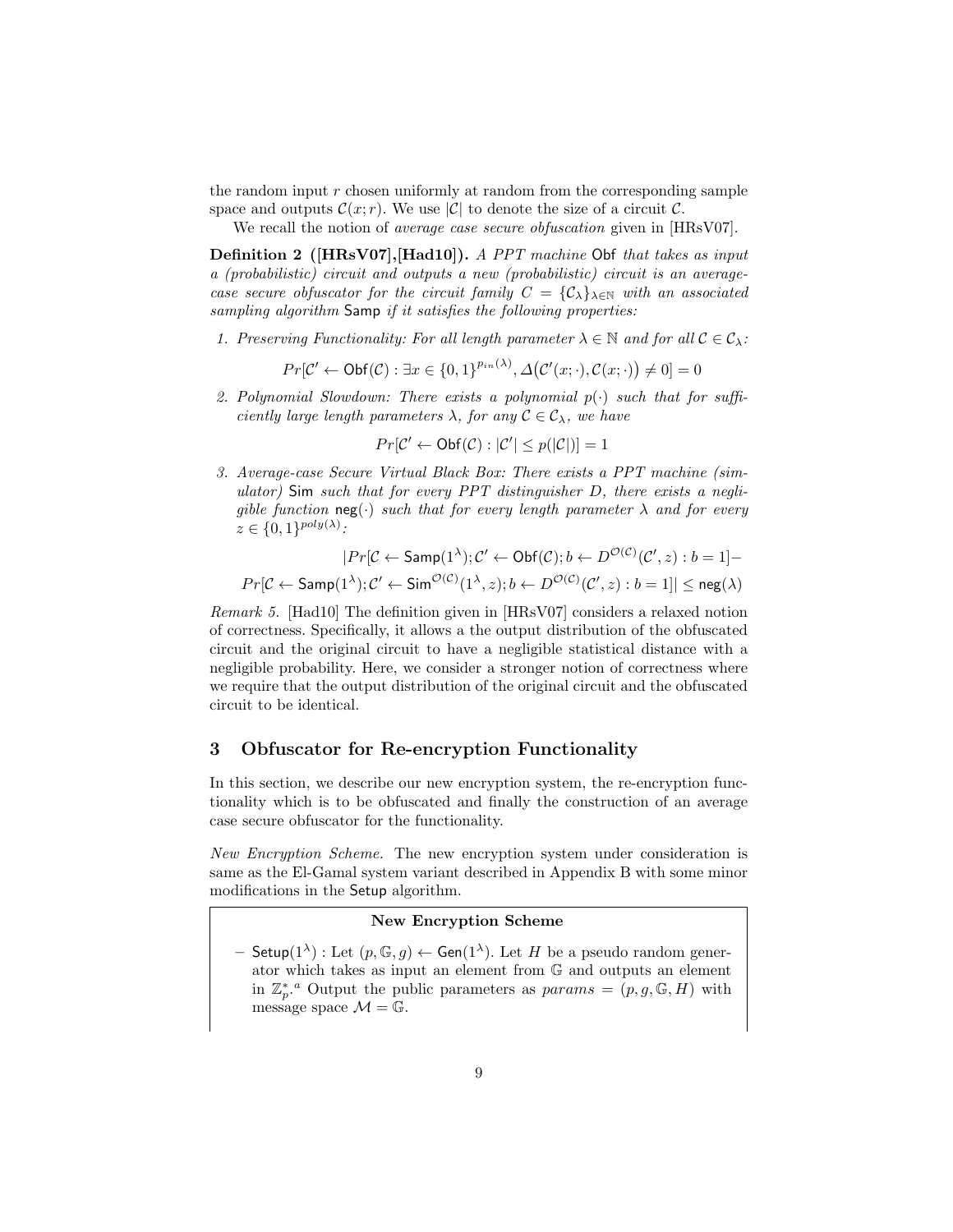- KeyGen $(1^\lambda,params)$  : Choose  $x \stackrel{\$}{\leftarrow} \mathbb{Z}_p^*$  and set the public key  $pk$  to be  $(g, g^x)$  and the secret key  $sk = x$ .
- Encrypt $1(m,pk)$  : Parse  $pk$  as  $(g,g^x)$ . Choose a random  $r \stackrel{\$}{\leftarrow} \mathbb{Z}_p^*$  and output  $(m \cdot g^r, (g^x)^r)$ .
- Decrypt1(sk,  $[C_1, C_2]$ ) : Parse the secret key sk as x. Output  $m = (C_1)$ .  $((C_2)^{1/x})^{-1}.$
- $^a$  The standard definition of pseudo random generator assumes the domain and the range to be bit strings. We note that it can be extended to any domain and range assuming efficient encoding and decoding functions from the domain to bit strings and from bit strings to range. The expansion factor of  $H$  depends on the actual encoding and decoding schemes used.

Re-encryption functionality. Let  $(pk_1, sk_1)$  and  $(pk_2, sk_2)$  be two key-pairs which are obtained by running the KeyGen algorithm with independent random tapes. Let  $h \stackrel{\$}{\leftarrow} \mathbb{G}$  be an element chosen uniformly and independently at random from the group G. The PPT algorithm performing re-encryption from  $pk_1$  to  $pk_2$ (denoted by  $\text{Re} - \text{Enc}_{1\rightarrow 2}$ ) is described below.

 $\mathsf{Re} - \mathsf{Enc}_{1 \to 2}$ **Input:**  $c_1 = [C_1, C_2]$  or special symbol denoted by keys<sup>a</sup> **Constants:**<sup>b</sup>  $sk_1 = x$ ,  $pk_1 = (g, g^x)$ ,  $pk_2 = (g, g^y)$  and h 1. If  $input = \text{keys}$ , output  $(pk_1, pk_2)$ . 2. Else, – Compute  $m = \text{Decrypt1}(sk_1, c_1)$ .  $-$  Choose  $r', v, s \stackrel{\$}{\leftarrow} \mathbb{Z}_p^*$ . - Output  $[C'_1, C'_2, C'_3, C'_4, C'_5] = [m \cdot g^{r'}, (g^{H(h)})^{r'} \cdot (g^y)^s, h \cdot (g^y)^v, g^v, g^s].$ <sup>a</sup> keys  $\notin \mathbb{G} \times \mathbb{G}$ . We need this for a technical part in the proof.  $b$  Constants in a program denotes those values which are hardcoded in the program description

Re-encryption Circuit Family. Let  $\mathcal{C}_{sk_1,pk_1,pk_2,h}$  be the description of a probabilistic circuit implementing the program  $\text{Re} - \text{Enc}_{1\rightarrow 2}$ . We note that the constants in the above program are hardwired in the circuit description. These constants can be extracted when given access to the description of the circuit. Formally, the class of circuits implementing the re-encryption functionality for a given length parameter  $\lambda$  is,

$$
\mathcal{C}_{\lambda} = \{\mathcal{C}_{sk_1,pk_1,pk_2,h} : (pk_1, sk_1) \leftarrow \mathsf{KeyGen}(1^{\lambda}), (pk_2, sk_2) \leftarrow \mathsf{KeyGen}(1^{\lambda}), h \stackrel{\$}{\leftarrow} \mathbb{G}\}
$$

The circuit family implementing the re-encryption functionality is given by  $C = {\mathcal{C}_{\lambda}}_{\lambda \in \mathbb{N}}$ . The associated sampling algorithm **Samp** which samples a circuit C uniformly at random from  $\mathcal{C}_{\lambda}$  proceeds by choosing  $(p, \mathbb{G}, g, H) \leftarrow$  Setup $(1^{\lambda})$ .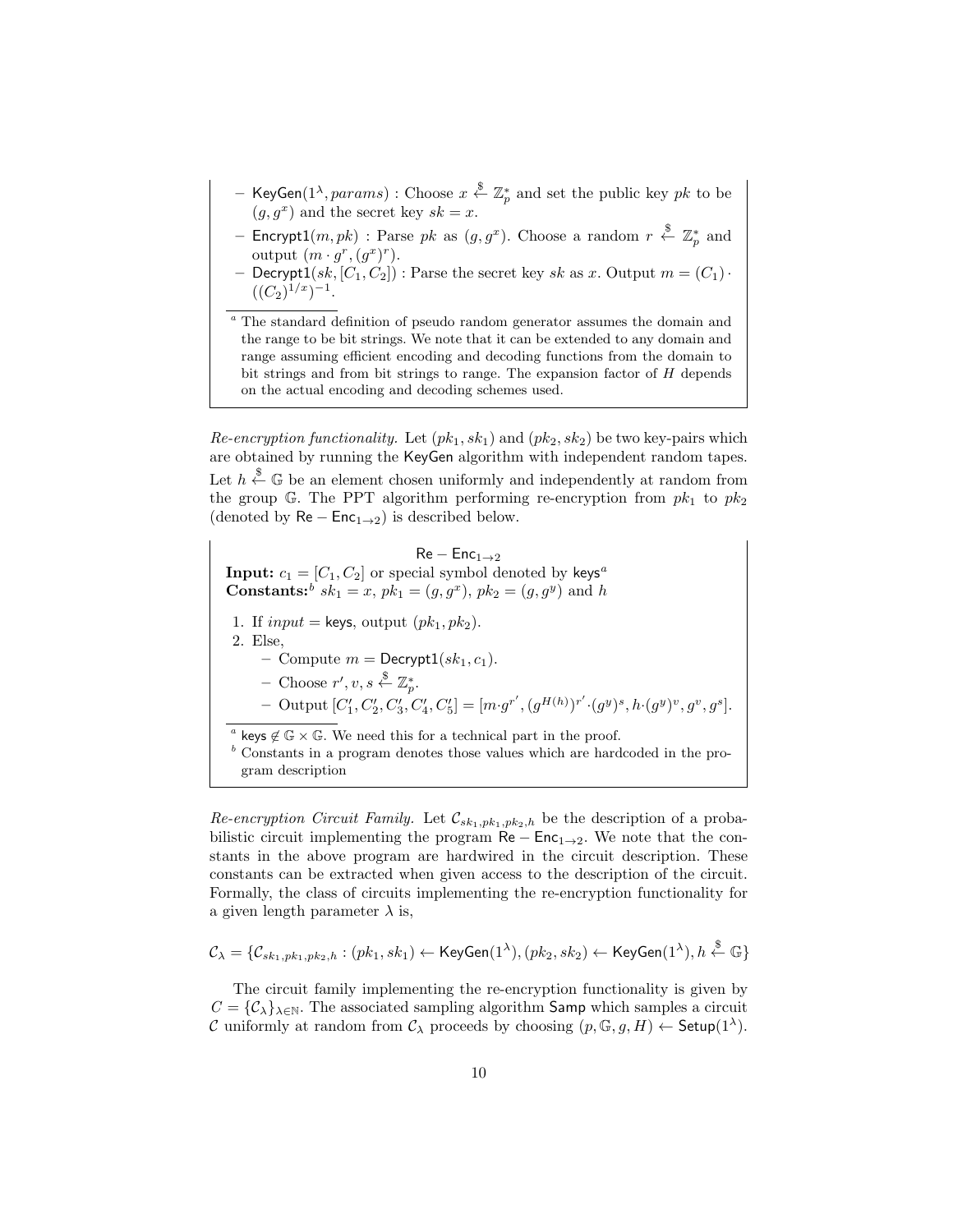It then samples  $(pk_1, sk_1) \leftarrow \mathsf{KeyGen}(1^\lambda), \, (pk_2, sk_2) \leftarrow \mathsf{KeyGen}(1^\lambda) \text{ and } h \stackrel{\$}{\leftarrow} \mathbb{G}.$ It finally outputs the circuit description of  $C_{sk_1,pk_1,pk_2,h}$ .

The evaluator of the circuit  $\mathcal{C}_{sk_1,pk_1,pk_2,h}$  supplies the regular input which is either the ciphertext  $c_1 = [C_1, C_2]$  or the special symbol keys and also supplies the random input rand chosen uniformly at random from  $\{0,1\}^{3\lambda}$  to the circuit for sampling  $r', v, s$  uniformly from  $\mathbb{Z}_p^*$ .

Decrypting the Circuit Output. We note that decrypting the circuit output is straightforward and describe the actual decryption procedure in Appendix C.

Obfuscator construction. We now present the construction of an average-case secure obfuscator (denoted by Obf) for the re-encryption circuit family defined in Section 3.

#### Obf

**Input:**  $\mathcal{C}_{sk_1,pk_1,pk_2,h}$ 

- 1. Read  $sk_1 = x$ ,  $pk_1 = (g, g^x)$ ,  $pk_2 = (g, g^y)$  and h from the description of the circuit  $\mathcal{C}_{sk_1,pk_1,pk_2,h}$ .
- 2. Select  $v \overset{\$}{\leftarrow} \mathbb{Z}_p^*$ .
- 3. Compute  $(Z_1, Z_2, Z_3) = (h \cdot (g^y)^v, g^v, H(h)/x)$ .
- 4. Output the description of a circuit implementing the program  $\textsf{Re}-\textsf{Enc}'_{1\rightarrow 2}$ described below with  $pk_1$ ,  $pk_2$ ,  $Z_1$ ,  $Z_2$ ,  $Z_3$  as the constants in the program.

 $\mathsf{Re-Enc}'_{1\rightarrow 2}$ **Input:**  $c_1 = [C_1, C_2]$  or special symbol denoted by keys. Constants:  $pk_1, pk_2, Z_1, Z_2, Z_3$ . 1. If  $input = \text{keys}$ , output  $(pk_1, pk_2)$ . 2. Else, - Choose two re-randomization values  $r', v' \stackrel{\$}{\leftarrow} \mathbb{Z}_p^*$ . - Re-randomize the input as  $C'_1 = C_1 \cdot g^{r'}$ ,  $\overline{C_2} = (C_2 \cdot (g^x)^{r'})$  and the hardwired values as  $C'_3 = Z_1 \cdot (g^y)^{v'}$ ,  $C'_4 = Z_2 \cdot g^{v'}$ . - Compute  $\overline{C_2} = (\overline{C_2})^{Z_3}$ .  $-$  Choose  $s \stackrel{\$}{\leftarrow} \mathbb{Z}_p^*$ . - Compute  $C_2' = \overline{C_2} \cdot (g^y)^s$  and  $C_5' = g^s$ - Output  $[C'_1, C'_2, C'_3, C'_4, C'_5]$ .

Let  $\mathcal{C}'$  denote the circuit implementing  $\mathsf{Re} - \mathsf{Enc}'_{1\to 2}$ . The evaluator for the circuit C' provides either  $c_1 = [C_1, C_2]$  or special symbol keys as the regular input and rand  $\xi \in \{0,1\}^{3\lambda}$  as the random input for sampling  $r', v', s$  uniformly from  $\mathbb{Z}_p^*.$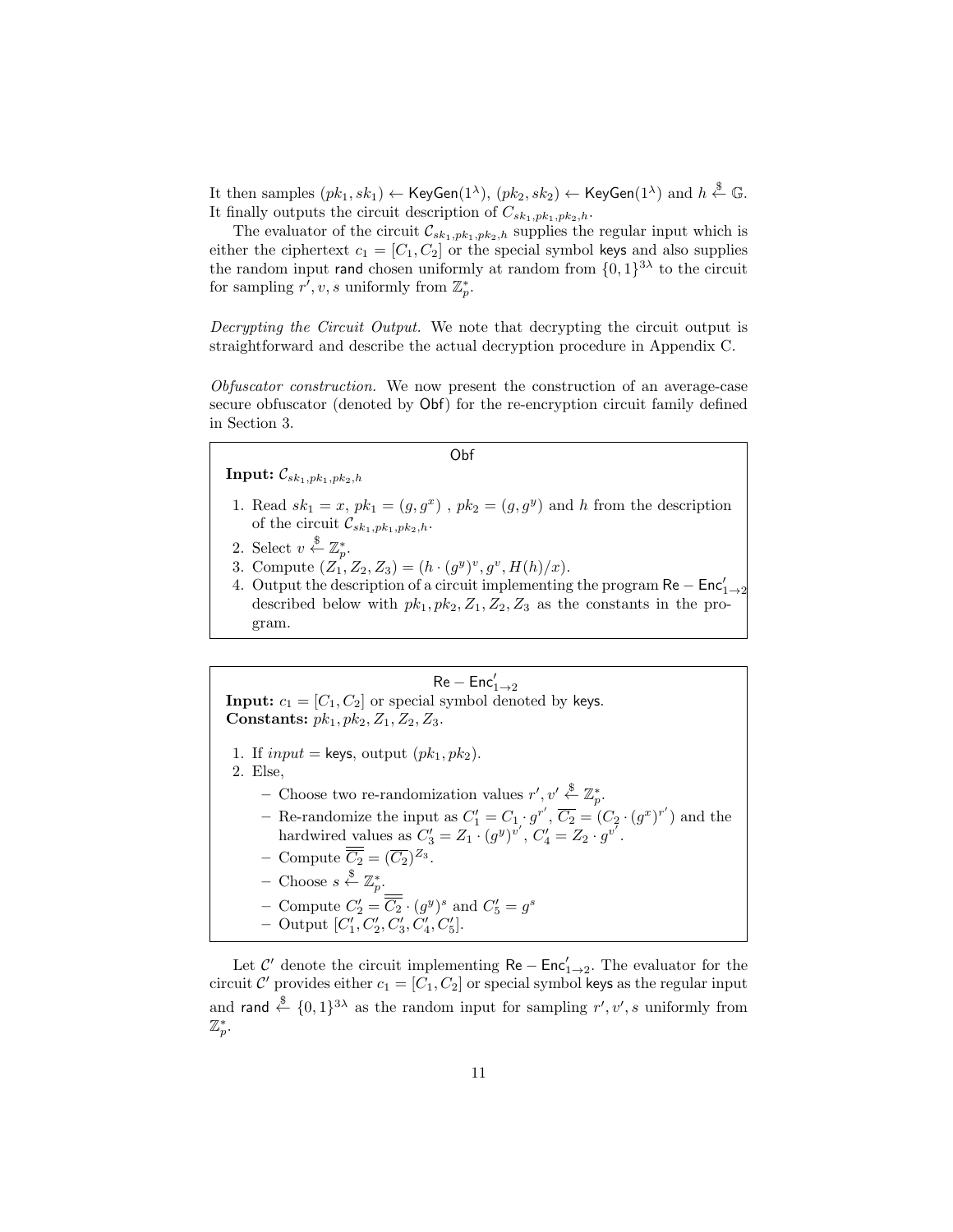Remark 6. The obfuscated circuit  $\mathcal{C}'$  is generated by the owner of  $sk_1$  but can be evaluated by anyone. We assume (as described in Remark 2) that the evaluator of  $\mathcal{C}'$  and the owner of  $sk_2$  do not collude.

# 4 Security of New Encryption Scheme

We now describe the security model for semantic security of the encryption scheme when the adversary is given black box access to re-encryption functionality. In view of discussion presented in Section 1.2, we modify the security model given in [HRsV07] as follows.

#### 4.1 Security Model

Let  $C \leftarrow$  Samp $(1^{\lambda})$ <sup>7</sup> be the re-encryption circuit from  $pk_1$  to  $pk_2$ .

*Original Ciphertext Security.* Let  $A = (A_1, A_2)$  be an adversary against the original ciphertext security.

**Definition 3.** Let  $\Pi$  be an encryption scheme and let  $IND_{b,ori}(\Pi, \mathcal{A} = (\mathcal{A}_1, \mathcal{A}_2), \lambda, i)$ where  $b \in \{0,1\}$  and  $i \in \{1,2\}$ , denote the following experiment:

 $IND_{b.ori}(H, \mathcal{A} = (\mathcal{A}_1, \mathcal{A}_2), \lambda, i)$ 

1. params  $\leftarrow$  Setup(1<sup> $\lambda$ </sup>).  $(pk_1, sk_1) \leftarrow$  KeyGen(params) and  $(pk_2, sk_2) \leftarrow$ KeyGen( $params$ ). Choose  $h \stackrel{\$}{\leftarrow} \mathbb{G}$ . Set  $C = \mathcal{C}_{sk_1, pk_1, pk_2, h}$ <sup>a</sup>.

- 2.  $(m_0, m_1, state) \leftarrow \mathcal{A}_1^{\mathcal{O}(\mathcal{C})}(pk_1, pk_2, params).$
- 3.  $C^* \leftarrow$  Encrypt $1(m_b, pk_i,params)$ .
- 4.  $b' \leftarrow A_2^{\mathcal{O}(\mathcal{C})}(C^*, state)$ . Output  $b'$

<sup>a</sup> Note that setting C in this way is equivalent to sampling C using the Samp algorithm

The scheme  $\Pi$  is said to be **original ciphertext secure** with respect to the oracle access to C if for all PPT adversaries  $A = (A_1, A_2)$  and for all  $i \in \{1, 2\}$ , there exists a negligible function  $\mu(\cdot)$  such that for all  $\lambda \in \mathbb{N}$ ,

 $\Delta \big( IND_{0,ori}(\Pi, \mathcal{A}, \lambda, i), IND_{1,ori}(\Pi, \mathcal{A}, \lambda, i) \big) \leq \mu(\lambda)$ 

Transformed Ciphertext Security. Let  $\mathcal{A} = (\mathcal{A}_1, \mathcal{A}_2)$  be an adversary against the transformed ciphertext security.

**Definition 4.** Let  $\Pi$  be an encryption scheme and let  $IND_{b,tran}(H, \mathcal{A} = (\mathcal{A}_1, \mathcal{A}_2), \lambda)$ where  $b \in \{0,1\}$  denote the following experiment:

<sup>&</sup>lt;sup>7</sup> For the ease of exposition, we drop the subscripts  $sk_1, pk_1, pk_2, h$ .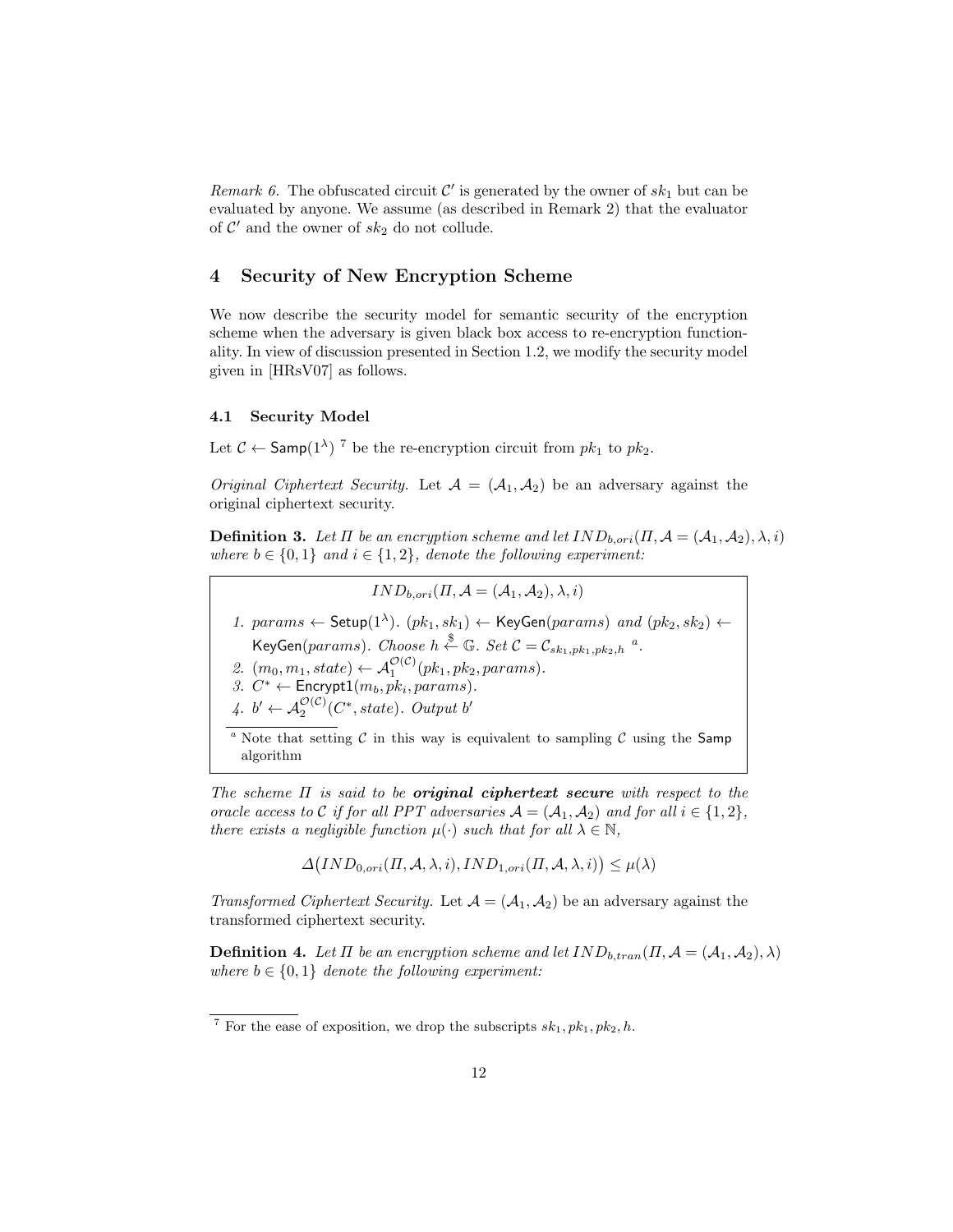$IND_{b,tran}(\Pi, \mathcal{A} = (\mathcal{A}_1, \mathcal{A}_2), \lambda)$ 

- 1. params  $\leftarrow$  Setup(1<sup> $\lambda$ </sup>).  $(pk_1, sk_1) \leftarrow$  KeyGen(params) and  $(pk_2, sk_2) \leftarrow$ KeyGen $(params)$ . Choose  $h \stackrel{\$}{\leftarrow} \mathbb{G}$ . Set  $\mathcal{C} = \mathcal{C}_{sk_1,pk_1,pk_2,h}$ .
- 2.  $(m_0, m_1, state) \leftarrow A_1^{\mathcal{O}(\mathcal{C})} (params, pk_1, pk_2, sk_1).$
- 3. rand  $\stackrel{\$}{\leftarrow} \{0,1\}^{3\lambda}$ .  $Compute \; C^* \leftarrow \mathcal{C}(\mathsf{Encrypt1}(m_b, pk_1,params); \mathsf{rand}).$
- 4.  $b' \leftarrow A_2^{\mathcal{O}(\mathcal{C})}(C^*, state)$ . Output  $b'$

The scheme  $\Pi$  is said to be **transformed ciphertext secure** with respect to the oracle access to C if for all PPT adversaries  $A = (A_1, A_2)$ , there exists a negligible function  $\mu(\cdot)$  such that for all  $\lambda \in \mathbb{N}$ ,

 $\Delta \big( IND_{0,tran}(H, \mathcal{A}, \lambda), IND_{1,tran}(H, \mathcal{A}, \lambda) \big) \leq \mu(\lambda)$ 

Statistical Independence. Let us consider the following experiment.

 $Stat(\Pi, \lambda, m)$ 

- 1.  $params \leftarrow \mathsf{Setup}(1^{\lambda})$ .  $(pk_1, sk_1) \leftarrow \mathsf{KeyGen}(params)$  and  $(pk_2, sk_2) \leftarrow$ KeyGen $(params)$ . Choose  $h \stackrel{\$}{\leftarrow} \mathbb{G}$ . Set  $C = \mathcal{C}_{sk_1,pk_1,pk_2,h}$ .
- $2.$  rand  $\stackrel{\$}{\leftarrow} \{0,1\}^{3\lambda}.$   $\text{Compute } C^* \leftarrow \mathcal{C}(\mathsf{Encrypt1}(m, pk_1, params); \mathsf{rand}).$
- 3. Output  $C^*$

We require the output of  $\text{Stat}(\Pi, \lambda, \mathsf{m})$  to be statistically independent of  $sk_1$ .

### 4.2 Security Proof

We now show that the New Encryption Scheme is *original ciphertext secure* (in Theorem 4), transformed ciphertext secure (in Theorem 5) and has statistical independence property (in Lemma 2).

Theorem 2. The New Encryption Scheme is original ciphertext secure with respect to the oracle  $\mathcal{C}_{sk_1,pk_1,pk_2,h}$  under the DDH-assumption.

Proof. We show the proof of Theorem in Appendix E.

We now show the transformed ciphertext security of our construction.

Theorem 3. The New Encryption Scheme is transformed ciphertext se**cure** with respect to the oracle  $\mathcal{C}_{sk_1,pk_1,pk_2,h}$  under the multi-message security (2) messages) of El-Gamal encryption system (Theorem 1).

Proof. We give the proof in Appendix F.

We note that the statistical independence property of the re-encryption functionality directly follows from inspection of the output distribution of the reencryption circuit. We record the following lemma.

**Lemma 2.** The output distribution of  $\mathcal{C}_{sk_1,pk_1,pk_2,h}$  where  $(pk_1, sk_1) \leftarrow$  KeyGen  $(params), (pk_2, sk_2) \leftarrow \textsf{KeyGen}(params)$  and  $h \stackrel{\$}{\leftarrow} \mathbb{G}$  is statistically independent of  $sk_1$ .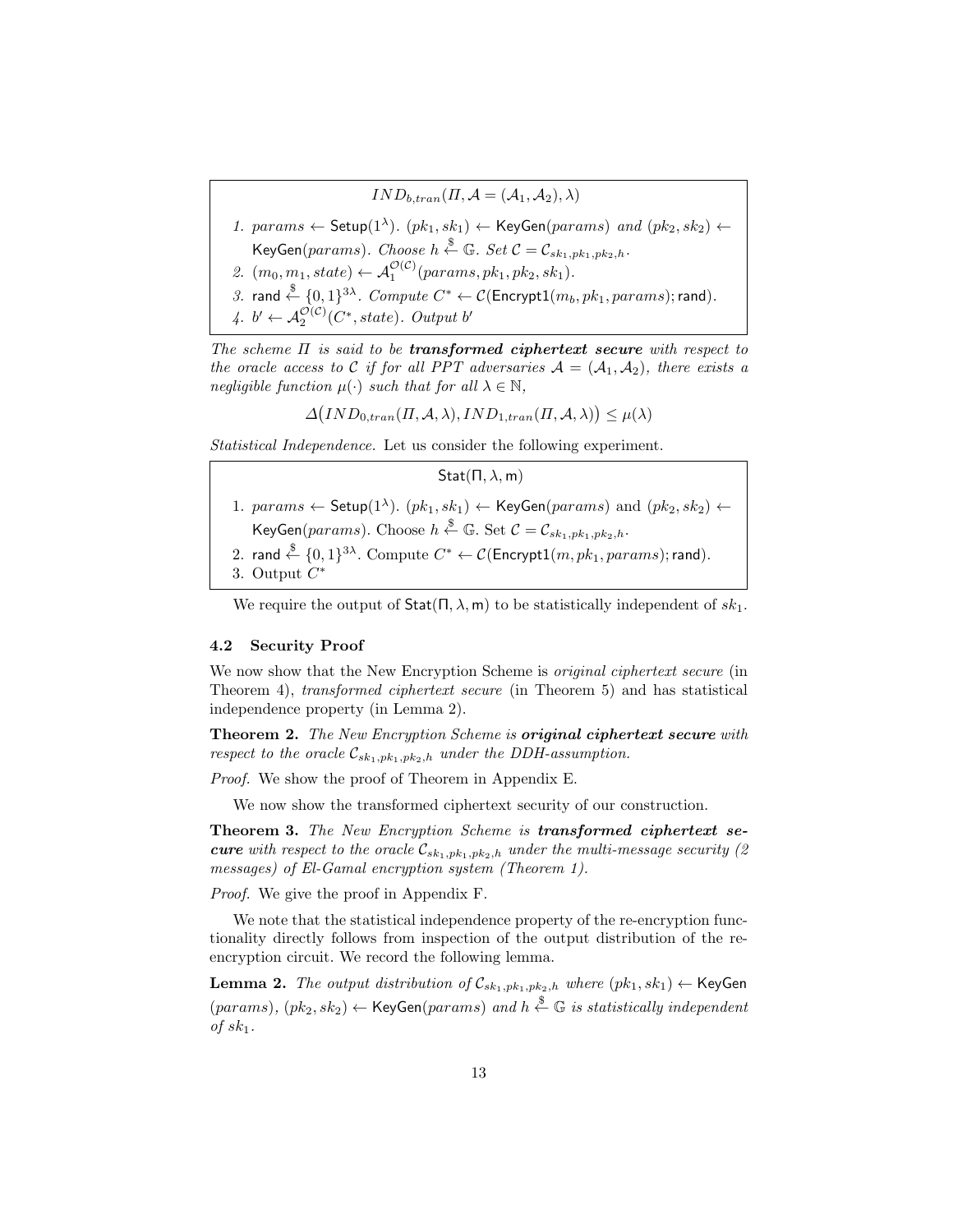# 5 Average-case Virtual Black Box Property

We show that obfuscator construction preserves functionality in Appendix D. We note that the polynomial slowdown property of our construction can be easily verified. It is interesting to note that the obfuscated circuit computes seven exponentiations whereas the original circuit computes eight exponentiations.

We now show that Obf satisfies the average-case virtual black box property.

### Lemma 3. Obf satisfies the average case secure virtual black-box property.

Proof. The proof techniques used here are similar to that of Hohenberger et al. in [HRsV07] and the details follow.

Let  $\mathcal{C} \leftarrow$  Samp $(1^{\lambda})$  be a circuit chosen randomly from the set  $\mathcal{C}_{\lambda}$  using the Samp algorithm. Let  $D$  be any distinguisher with oracle access to  $\mathcal{C}$ .

We first describe the simulator  $\mathsf{Sim}$  which has oracle access to the circuit  $\mathcal C$ and takes as input the security parameter in unary form and auxiliary information string denoted by z.

 $Sim^{\mathcal{O}(\mathcal{C})}$ 

Input:  $1^{\lambda}, z$ 

- 1. Query the oracle  $\mathcal{O}(\mathcal{C})$  with the special symbol keys and obtain  $pk_1$  and  $pk<sub>2</sub>$ .
- 2. Parse  $pk_2$  as  $(g, g<sup>y</sup>)$ .
- 3. Choose  $h \stackrel{\$}{\leftarrow} \mathbb{G}$ ,  $v \stackrel{\$}{\leftarrow} \mathbb{Z}_p^*$  and compute  $(Z'_1, Z'_2) = (h \cdot (g^y)^v, g^v)$ . Choose  $Z_3'$  uniformly at random from  $\mathbb{Z}_p^*$ .
- 4. Construct a circuit  $\mathcal{C}'$  implementing the program  $\mathsf{Re} \mathsf{Enc}'_{1\to 2}$  with values  $(pk_1, pk_2, Z'_1, Z'_2, Z'_3)$  hardcoded in the program description.
- 5. Output the circuit description of  $\mathcal{C}'$ .

It remains to show that the output distribution of the simulator is computationally indistinguishable to the output distribution of Obf even to distinguishers having oracle access to C.

We define two distributions  $\mathsf{Nice}(D^{\mathcal{O}(\mathcal{C})}, \lambda, z)$  and  $\mathsf{Junk}(D^{\mathcal{O}(\mathcal{C})}, \lambda, z)$  as follows:

 $\mathsf{Nice}(D^{\mathcal{O}(\mathcal{C})}, \lambda, z)$ 

- $(p, g, \mathbb{G}, H)$   $\leftarrow$  Setup(1<sup> $\lambda$ </sup>). Choose  $x, y \stackrel{\$}{\leftarrow} \mathbb{Z}_p^*$ . Set  $pk_1 = (g, g^x)$  and  $pk_2 = (g, g^y).$
- Choose  $h \overset{\$}{\leftarrow} \mathbb{G}$  and  $v \overset{\$}{\leftarrow} \mathbb{Z}_p^*$ .
- Compute  $Z_1 = h \cdot (g^y)^v$ ,  $\dot{Z}_2 = g^v$  and  $Z_3 = H(h)/x$ .
- Output  $D^{\mathcal{O}(\mathcal{C})}(pk_1, pk_2, Z_1, Z_2, Z_3, z)$ .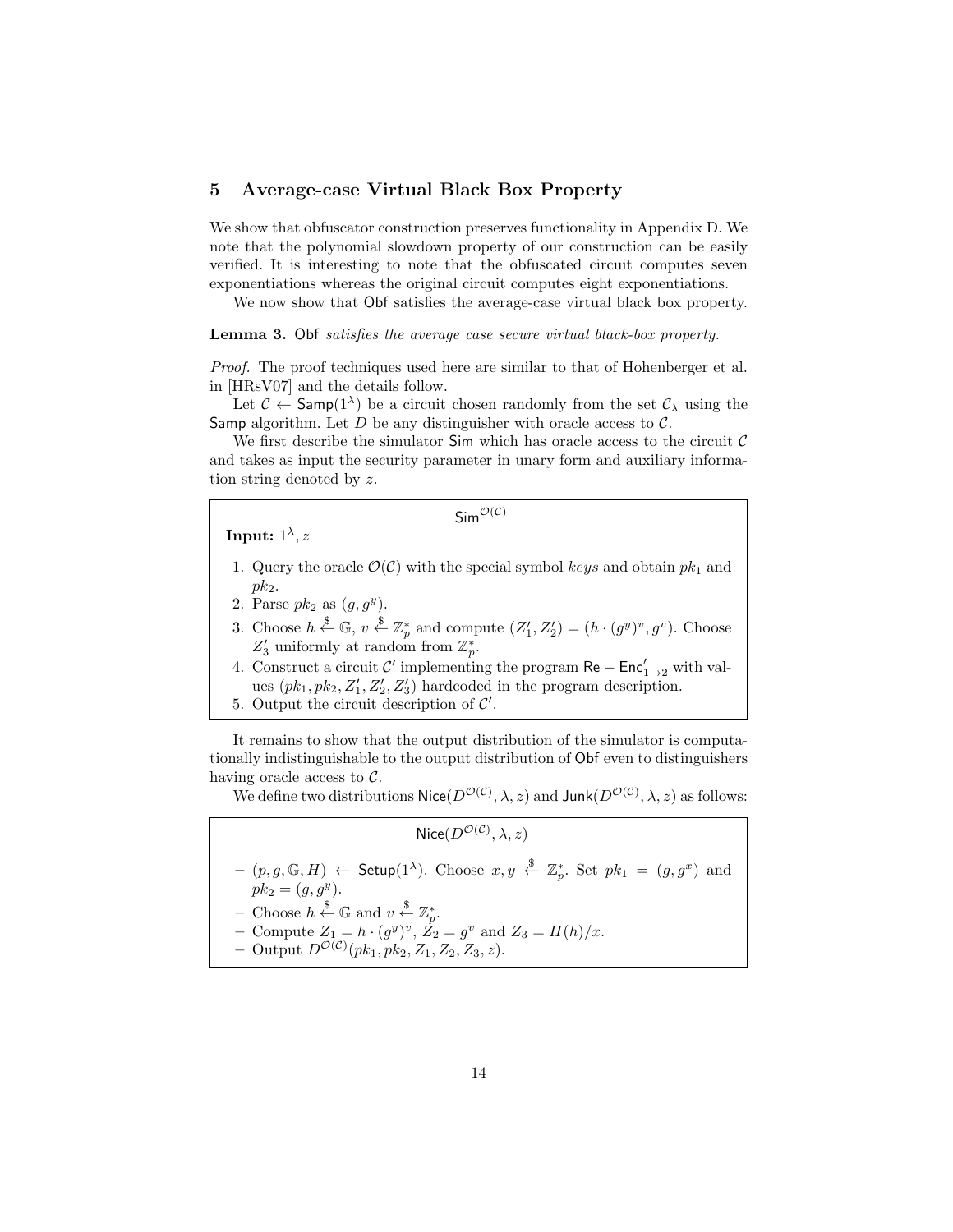$$
\text{Junk}(D^{\mathcal{O}(\mathcal{C})}, \lambda, z)
$$
\n
$$
-(p, g, \mathbb{G}, H) \leftarrow \text{Setup}(1^{\lambda}). \text{ Choose } x, y \stackrel{\$}{\leftarrow} \mathbb{Z}_p^*. \text{ Set } pk_1 = (g, g^x) \text{ and } pk_2 = (g, g^y).
$$
\n
$$
-\text{Choose } h \stackrel{\$}{\leftarrow} \mathbb{G} \text{ and } v \stackrel{\$}{\leftarrow} \mathbb{Z}_p^*.
$$
\n
$$
-\text{Compute } Z_1' = h \cdot (g^y)^v, Z_2' = g^v \text{ and } Z_3' \stackrel{\$}{\leftarrow} \mathbb{Z}_p^*.
$$
\n
$$
-\text{Output } D^{\mathcal{O}(\mathcal{C})}(pk_1, pk_2, Z_1', Z_2', Z_3', z).
$$

We first observe that for all  $z \in \{0,1\}^{poly(\lambda)}$  and for all distinguishers D,

$$
\{C \to \textsf{Samp}(1^{\lambda}); C' \leftarrow \textsf{Obf}(C) : D^{\mathcal{O}(C)}(C', z)\} \approx \textsf{Nice}(D^{\mathcal{O}(C)}, \lambda, z)
$$
  

$$
\{C \to \textsf{Samp}(1^{\lambda}); C' \leftarrow \textsf{Sim}^{\mathcal{O}(C)}(1^{\lambda}, z) : D^{\mathcal{O}(C)}(C', z)\} \approx \textsf{Junk}(D^{\mathcal{O}(C)}, \lambda, z)
$$

In order to show that Obf satisfies the average case virtual black box property it is enough to show that (from Lemma 1), for all PPT distinguishers  $D$ , there exists a negligible function  $\mu(\cdot)$  such that for all  $z \in \{0,1\}^{poly(\lambda)}$ ,

$$
\Delta\big(\mathsf{Nice}(D^{\mathcal{O}(\mathcal{C})}, \lambda, z)\}, \mathsf{Junk}(D^{\mathcal{O}(\mathcal{C})}, \lambda, z)\big) \leq \mu(\lambda)
$$

We show this in Appendix G.

Since Obf satisfies the three requirements given in Definition 2, we conclude that Obf is an average-case secure obfuscator.

 $\Box$ 

### 5.1 Acknowledgements

We would like to thank the anonymous reviewers of PKC, 2015 for insightful reviews.

# References

- [AFGH06] Giuseppe Ateniese, Kevin Fu, Matthew Green, and Susan Hohenberger. Improved proxy re-encryption schemes with applications to secure distributed storage. ACM Transactions on Information and System Security (TIS-SEC), 9(1):1–30, 2006.
- [BBS98] Matt Blaze, Gerrit Bleumer, and Martin Strauss. Divertible protocols and atomic proxy cryptography. In Advances in Cryptology-EUROCRYPT'98, pages 127–144. Springer, 1998.
- [BGI<sup>+</sup>01] Boaz Barak, Oded Goldreich, Rusell Impagliazzo, Steven Rudich, Amit Sahai, Salil Vadhan, and Ke Yang. On the (im) possibility of obfuscating programs. In Advances in Cryptology-CRYPTO 2001, pages 1–18. Springer, 2001.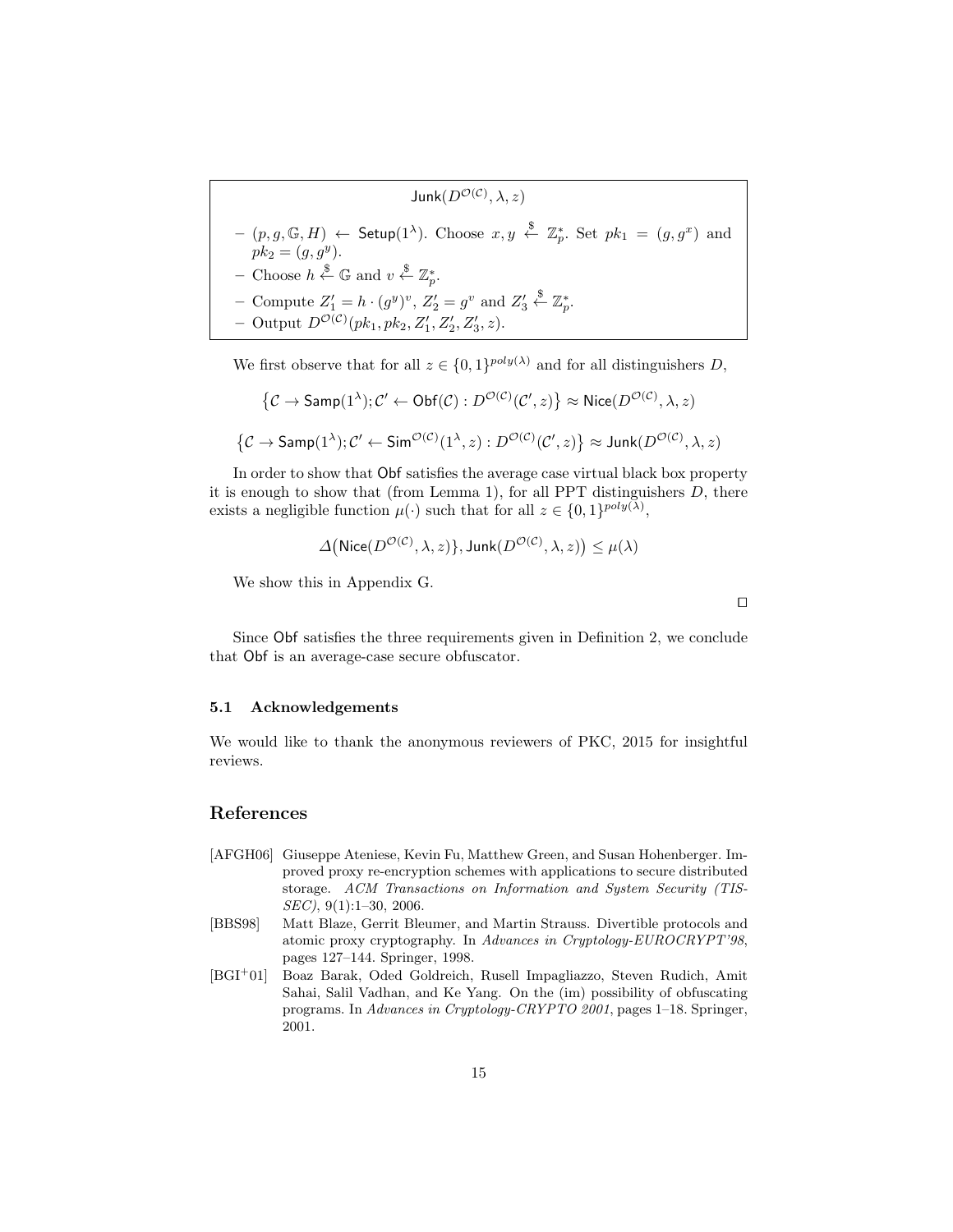- [BPW16] Nir Bitansky, Omer Paneth, and Daniel Wichs. Perfect structure on the edge of chaos - trapdoor permutations from indistinguishability obfuscation. In Theory of Cryptography - 13th International Conference, TCC 2016-A, Tel Aviv, Israel, January 10-13, 2016, Proceedings, Part I, pages 474–502, 2016.
- [BZ14] Dan Boneh and Mark Zhandry. Multiparty key exchange, efficient traitor tracing, and more from indistinguishability obfuscation. In Advances in Cryptology - CRYPTO 2014 - 34th Annual Cryptology Conference, Santa Barbara, CA, USA, August 17-21, 2014, Proceedings, Part I, pages 480– 499, 2014.
- [CCL<sup>+</sup>14] Nishanth Chandran, Melissa Chase, Feng-Hao Liu, Ryo Nishimaki, and Keita Xagawa. Re-encryption, functional re-encryption, and multi-hop reencryption: A framework for achieving obfuscation-based security and instantiations from lattices. In *Public-Key Cryptography–PKC 2014*, pages 95–112. Springer, 2014.
- [CCV12] Nishanth Chandran, Melissa Chase, and Vinod Vaikuntanathan. Functional re-encryption and collusion-resistant obfuscation. In Theory of Cryptography, pages 404–421. Springer, 2012.
- [CD08] Ran Canetti and Ronny Ramzi Dakdouk. Obfuscating point functions with multibit output. In Advances in Cryptology–EUROCRYPT 2008, pages 489–508. Springer, 2008.
- [CH07] Ran Canetti and Susan Hohenberger. Chosen-ciphertext secure proxy reencryption. In Proceedings of the 14th ACM conference on Computer and communications security, pages 185–194. ACM, 2007.
- [CRV10] Ran Canetti, Guy N Rothblum, and Mayank Varia. Obfuscation of hyperplane membership. In Theory of Cryptography, pages 72–89. Springer, 2010.
- [CWYD10] Sherman SM Chow, Jian Weng, Yanjiang Yang, and Robert H Deng. Efficient unidirectional proxy re-encryption. In Progress in Cryptology– AFRICACRYPT 2010, pages 316–332. Springer, 2010.
- [GGH<sup>+</sup>13] Sanjam Garg, Craig Gentry, Shai Halevi, Mariana Raykova, Amit Sahai, and Brent Waters. Candidate indistinguishability obfuscation and functional encryption for all circuits. In Foundations of Computer Science (FOCS), 2013 IEEE 54th Annual Symposium on, pages 40–49. IEEE, 2013.
- [GGHR14] Sanjam Garg, Craig Gentry, Shai Halevi, and Mariana Raykova. Two-round secure MPC from indistinguishability obfuscation. In Theory of Cryptography - 11th Theory of Cryptography Conference, TCC 2014, San Diego, CA, USA, February 24-26, 2014. Proceedings, pages 74–94, 2014.
- [Gol01] Oded Goldreich. The Foundations of Cryptography Volume 1, Basic Techniques. Cambridge University Press, 2001.
- [Had00] Satoshi Hada. Zero-knowledge and code obfuscation. In Advances in Cryptology - ASIACRYPT 2000, 6th International Conference on the Theory and Application of Cryptology and Information Security, Kyoto, Japan, December 3-7, 2000, Proceedings, pages 443–457, 2000.
- [Had10] Satoshi Hada. Secure obfuscation for encrypted signatures. In Advances in Cryptology–EUROCRYPT 2010, pages 92–112. Springer, 2010.
- [HRsV07] Susan Hohenberger, Guy N Rothblum, abhi shelat, and Vinod Vaikuntanathan. Securely obfuscating re-encryption. In Theory of Cryptography, pages 233–252. Springer, 2007.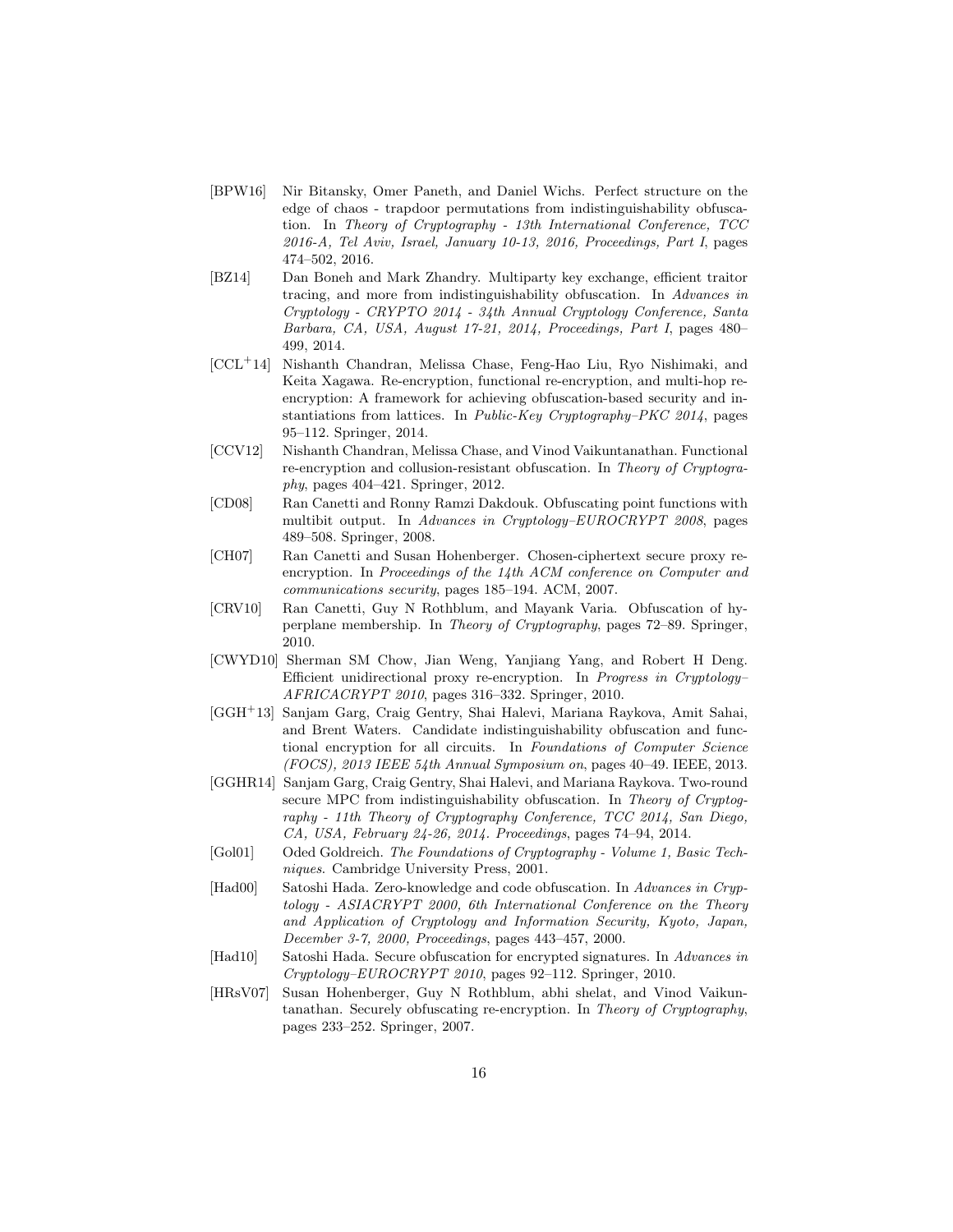- [LV08] Benoît Libert and Damien Vergnaud. Unidirectional chosen-ciphertext secure proxy re-encryption. In Public Key Cryptography–PKC 2008, pages 360–379. Springer, 2008.
- [SW14] Amit Sahai and Brent Waters. How to use indistinguishability obfuscation: deniable encryption, and more. In Symposium on Theory of Computing, STOC 2014, New York, NY, USA, May 31 - June 03, 2014, pages 475–484, 2014.
- [Wee05] Hoeteck Wee. On obfuscating point functions. In Proceedings of the thirtyseventh annual ACM symposium on Theory of computing, pages 523–532. ACM, 2005.

# A Public Key Encryption

A PKE scheme consists of four algorithms: (Setup,KeyGen, Enc, Dec). Setup takes the unary encoding of the security parameter  $(1^{\lambda})$  and outputs the set of public parameters denoted by params. The public parameters also describes the message space denoted by  $M$ . KeyGen is a probabilistic algorithm which takes public parameters params as input and outputs public key-secret key pair  $(pk, sk)$ . The encryption algorithm Enc is a probabilistic algorithm that takes a message  $m \in \mathcal{M}$ , a public key pk and public parameters params as input and outputs a ciphertext  $c$ . The decryption algorithm Dec is a deterministic algorithm which takes a ciphertext c, secret key sk and public parameters params and outputs a message m. Dec outputs a special symbol denoted by  $\perp$  when it is run on an invalid ciphertext. Any PKE system must satisfy the following correctness guarantee: for every  $params \leftarrow$  Setup $(1^{\lambda})$ , every  $(pk, sk) \leftarrow$  KeyGen $(params)$  and every  $m \in \mathcal{M}$ , we have  $Pr[c \leftarrow \mathsf{Enc}(m, pk,params) : \mathsf{Dec}(c, sk,params) = m] = 1.$ 

We define the standard multi-message security for an encryption scheme.

**Definition 5.** Let  $\Pi$  = (Setup, KeyGen, Enc, Dec) be a PKE system. Let us define an experiment

 $\text{IND} - \text{CPA}_{many,b}(II, \lambda, \mathcal{A} = (\mathcal{A}_1, \mathcal{A}_2), q(\cdot), z)$  as follows:

$$
IND - \mathsf{CPA}_{many,b}(II, \lambda, \mathcal{A}, q(\cdot), z)
$$

1. params  $\leftarrow$  Setup(1<sup> $\lambda$ </sup>). 2.  $(pk, sk) \leftarrow \text{KeyGen}(params)$ . 3.  $(M_0, M_1, state) \leftarrow A_1(1^{\lambda}, parameters, pk, q(\cdot))$  where  $|M_0| = |M_1|$  $q(\lambda)$ . 4.  $C^* \leftarrow {\text{Enc}(m, pk,params)}_{m \in M_b}.$ 5.  $b' \leftarrow A_2(\mathbf{C}^*, state, z)$ . 6. Output b 0

We say that  $\Pi$  is **multi message secure** if for all polynomials  $q(\cdot)$ , for all non-uniform polynomial time adversaries  $A = (A_1, A_2)$ , there exists a negligible function  $\mu(\cdot)$  such that for all  $z \in \{0,1\}^{poly(\lambda)}$  and for all  $\lambda \in \mathbb{N}$ ,

$$
\Delta \big(\mathsf{IND-CPA}_{many,0}\big( \Pi,\lambda,\mathcal{A},q(\cdot),z \big),\mathsf{IND-CPA}_{many,1}\big( \Pi,\lambda,\mathcal{A},q(\cdot),z \big) \big) \leq \mu(\lambda)
$$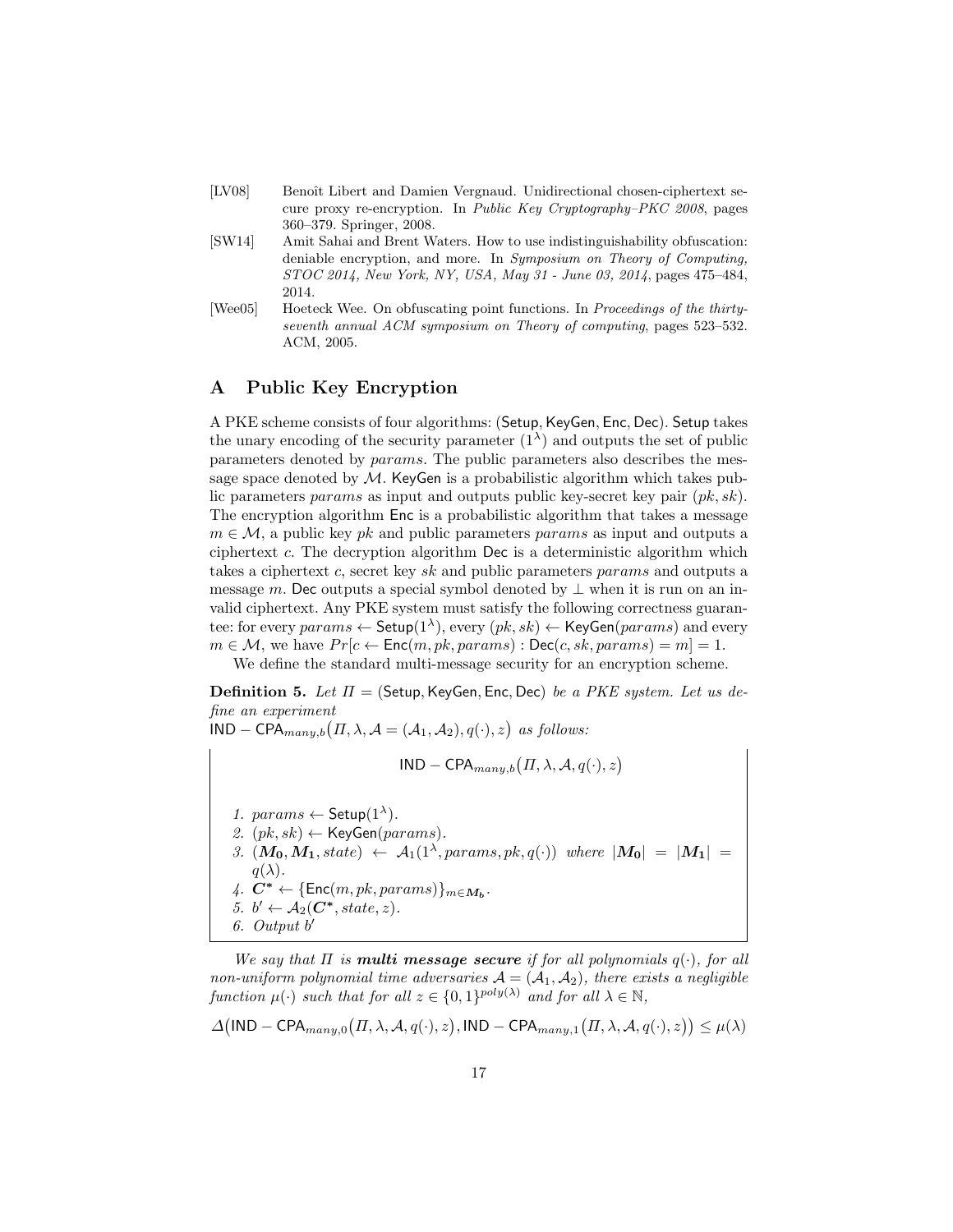# B El-Gamal Encryption System

### B.1 El-Gamal Encryption System

### El-Gamal Encryption System

- $-$  Setup $(1^{\lambda})$ : Let  $(p, \mathbb{G}, g) \leftarrow$  Gen $(1^{\lambda})$ . Output  $params = (\mathbb{G}, p, g)$  as the public parameters with the message space  $\mathcal{M} = \mathbb{G}$ .
- KeyGen ${\left(}params{\right)}: \text{Choose }x \stackrel{\$}{\leftarrow} \mathbb{Z}_p^*$  and set public key  $pk = g^x$  and the secret key  $sk = x$ .
- Enc $(m, pk,params)$ : Parse the public key as  $pk = g^x$ . Choose  $r \stackrel{\$}{\leftarrow} \mathbb{Z}_p^*$ and output the ciphertext  $c = (m \cdot (g^x)^r, g^r)$ .
- $-$  Dec(c, sk, params) : Parse the secret key  $sk = x$  and  $c = (C_1, C_2)$ . Output the message  $m = C_1 \cdot (C_2^x)^{-1}$ .

### B.2 Variant of El-Gamal Encryption System

### El-Gamal Variant

- $-$  Setup $(1^{\lambda})$ : Let  $(p, \mathbb{G}, g) \leftarrow$  Gen $(1^{\lambda})$ . Output  $params = (\mathbb{G}, p, g)$  as the public parameters with the message space  $\mathcal{M}=\mathbb{G}.$
- KeyGen ${\left(}params{\right)}: \text{Choose } x \stackrel{\$}{\leftarrow} \mathbb{Z}_p^\ast$  and set public key  $pk = g^x$  and the secret key  $sk = x$ .
- Enc $(m, pk,params)$ : Parse the public key as  $pk = g^x$ . Choose  $r \stackrel{\$}{\leftarrow} \mathbb{Z}_p^*$ and output the ciphertext  $c = ((g^x)^r, g^r \cdot m)$ .
- $Dec(c, sk,params)$ : Parse the secret key  $sk = x$  and  $c = (C_1, C_2)$ . Output the message  $m = C_2 \cdot (C_1^{1/x})^{-1}$ .

It is easy to see that El-Gamal encryption variant is both single and multi message secure under the DDH-assumption.

# C Correctness

The output of  $\text{Re}-\text{Enc}_{1\rightarrow 2}$  can be decrypted using the following algorithm Decrypt2:

### Decrypt2

 $\mathbf{Input:} \; sk_2, [C'_1, C'_2, C'_3, C'_4, C'_5]:$ 

- 1. Parse  $sk_2$  as  $y$ .
- 2. Compute  $h = C'_3 \cdot (C'_4)^{y-1}$ .
- 3. Compute  $C_2'' = C_2' \cdot ((C_5')^y)^{-1}$
- 4. Output  $m = (C'_1) \cdot ((C''_2)^{1/(H(h))})^{-1}$ .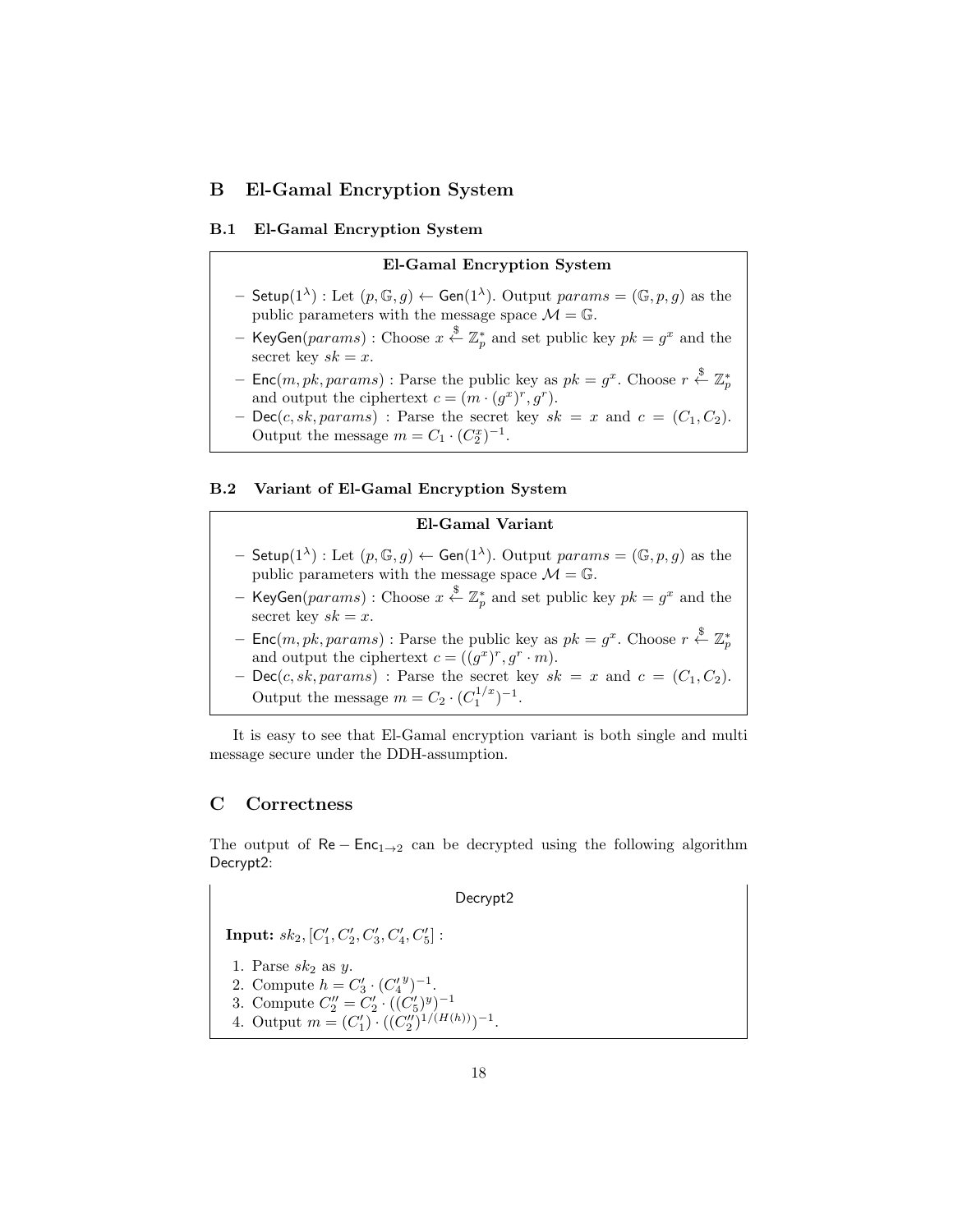We observe that correctness of Decrypt1 algorithm directly follows from the correctness of El-Gamal encryption scheme.

We now show the correctness of Decrypt2 algorithm. The input to Decrypt2 algorithm is given by  $[C'_1, C'_2, C'_3, C'_4, C'_5] = [m \cdot g^r, (g^{H(h)})^r \cdot (g^y)^s, h \cdot (g^y)^v, g^v, g^s]$ and the secret key y. It first computes  $C'_3 \cdot (C'^3_4) - 1 = h \cdot (g^y)^v \cdot ((g^v)^y)^{-1} = h$ and  $C''_2 = C'_2 \cdot ((C'_5)^y)^{-1} = (g^{H(h)})^r \cdot (g^y)^s \cdot ((g^s)^y)^{-1} = (g^{H(h)})^r$ . It then outputs  $(C'_1) \cdot ((C''_2)^{1/(H(h))})^{-1} = (m \cdot g^r) \cdot (((g^{H(h)})^r)^{1/(H(h))})^{-1} = m.$ 

# D Preserving Functionality

The lemma stated below shows that the  $\mathsf{Obf}(\mathcal{C})(c; \cdot)$  is identically distributed to  $\mathcal{C}(c, \cdot)$  where  $c \leftarrow$  Encrypt1 $(m, pk_1,params)$ .

**Lemma 4.** Let C be a any circuit in  $C_\lambda$ . Then,  $Obf(C)(c; \cdot)$  and  $C(c, \cdot)$  are identically distributed where  $c \leftarrow$  Encrypt1 $(m, pk_1, params)$ .

*Proof.* We prove this by considering the output distributions of C and  $Obf(\mathcal{C})$ on an input ciphertext  $c = (m \cdot g^r, (g^x)^r)$ .

Let us first consider the distribution  $C(c)$ . It is given by,

$$
(m \cdot g^{r'}, (g^{r'})^{H(h)} \cdot (g^y)^s, h \cdot (g^y)^v, g^v, g^s)
$$

where  $r', v, s$  are independently chosen random values from  $\mathbb{Z}_p^*$ .

When the same input is fed into  $Obf(C)$  the output is given by,

$$
(m\cdot g^{r+r'}, (g^{r+r'})^{H(h)} \cdot (g^y)^s, h\cdot (g^y)^{v+v'}, g^{v+v'}, g^s)
$$

where  $r', v', s$  are uniformly and independently chosen values from  $\mathbb{Z}_p^*$ .

Let us denote  $r + r'$  as  $\bar{r}$  and  $v + v'$  as  $\bar{v}$ . We note that  $\bar{r}$  and  $\bar{v}$  are uniformly distributed and are independent since  $r'$  and  $v'$  are independently chosen random values. Rewriting the above tuple we get,

$$
(m \cdot g^{\overline{r}}, (g^{\overline{r}})^{H(h)} \cdot (g^y)^s, h \cdot (g^y)^{\overline{v}}, g^{\overline{v}}, g^s)
$$

which is identically distributed as the output of C since  $\overline{r}, \overline{v}, s$  are uniformly and independently distributed in  $\mathbb{Z}_p^*$ . The contract of the contract of  $\Box$ 

# E Original Ciphertext Security

Theorem 4. The New Encryption Scheme is original ciphertext secure with respect to the oracle  $\mathcal{C}_{sk_1,pk_1,pk_2,h}$  under the DDH-assumption.

*Proof.* We will consider the cases  $i = 1$  and  $i = 2$  separately. Case-I:  $i = 1$ .

Assume for the sake of contradiction that there exists an adversary  $A =$  $(\mathcal{A}_1, \mathcal{A}_2)$  against the original ciphertext security of the New Encryption System such that,

$$
\Delta \big( IND_{0,ori}(\Pi, \mathcal{A}, \lambda, 1), IND_{1,ori}(\Pi, \mathcal{A}, \lambda, 1) \big) = \delta
$$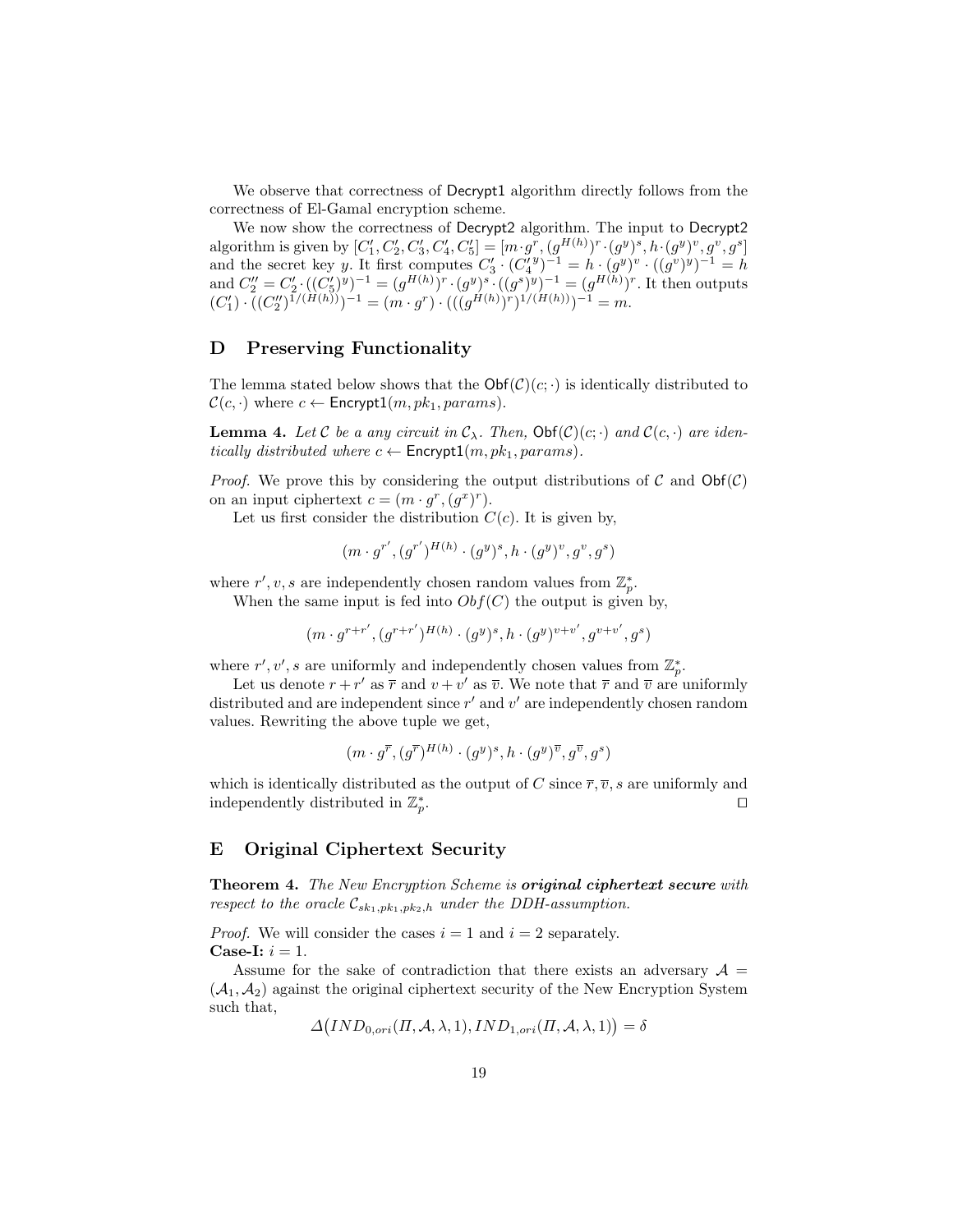where  $\delta$  is non-negligible. We now construct a polynomial time algorithm  $\beta$  that solves the DDH problem with non-negligible advantage.

B receives the tuple  $(g, g^x, g^r, Q)$  from the DDH-challenger. It chooses a random  $y \stackrel{\$}{\leftarrow} \mathbb{Z}_p^*$  and sets  $pk_1 = (g, g^x)$  and  $pk_2 = (g, g^y)$ . B chooses  $h \stackrel{\$}{\leftarrow} \mathbb{G}$  and  $v \stackrel{\$}{\leftarrow} \mathbb{Z}_p^*$  and computes  $Z_1 = h \cdot (g^y)^v$ ,  $Z_2 = g^v$  and  $Z_3'$  $\overset{\$}{\leftarrow} \mathbb{Z}_p^*$ .  $\mathcal{B}$  provides  $(pk_1, pk_2, params)$  to  $\mathcal{A}_1$ .

B simulates the oracle access of  $C_{sk_1,pk_1,pk_2,h}$  to  $\mathcal{A}_1$  and  $\mathcal{A}_2$  as follows: B runs the program  $\textsf{Re}-\textsf{Enc}'_{1\rightarrow 2}$  described in Section 3 with the values  $pk_1, pk_2, Z_1, Z_2,$  $Z'_3$  as constants. It remains to show that  $A_1$  and  $A_2$  would not be able to distinguish  $B$ 's simulation and that of the original circuit. This follows directly from the following Lemma.

### Lemma 5.

 (p, g, G, H) ← Setup(1<sup>λ</sup> ); x, y \$ ← Z ∗ p ; pk<sup>1</sup> = (g, g<sup>x</sup> ); pk<sup>2</sup> = (g, g<sup>y</sup> ); h \$ ← G; Z 0 3 , v \$ ← Z ∗ p : pk1, pk2, h · (g y ) v , g<sup>v</sup> , Z<sup>0</sup> 3 λ c ≈ (p, g, G, H) ← Setup(1<sup>λ</sup> ); x, y \$ ← Z ∗ p ; pk<sup>1</sup> = (g, g<sup>x</sup> ); pk<sup>2</sup> = (g, g<sup>y</sup> ); h \$ ← G; v \$ ← Z ∗ p : pk1, pk2, h · (g y ) v , g<sup>v</sup> , H(h)/x λ

Proof. We show that the Hyb0 is computationally indistinguishable to Hyb1 which is in turn indistinguishable to  $Hyb2$ .

$$
\mathsf{Hyb0} \approx \left\{ \begin{aligned} &(p,g,\mathbb{G},H) \leftarrow \mathsf{Setup}(1^\lambda); \\ &x,y \stackrel{\$} \leftarrow \mathbb{Z}_p^*; \\ &pk_1=(g,g^x); \\ &pk_2=(g,g^y); \\ &h \stackrel{\$} \leftarrow \mathbb{G}; \\ &Z_3',v \stackrel{\$} \leftarrow \mathbb{Z}_p^*; \\ &\leftarrow \\ &\left( pk_1, pk_2, h \cdot (g^y)^v, g^v, Z_3' \right) \right) \right\} \end{aligned} \right\} \quad \mathsf{Hyb1} \approx \left\{ \begin{aligned} &(p,g,\mathbb{G},H) \leftarrow \mathsf{Setup}(1^\lambda); \\ &x,y \stackrel{\$} \leftarrow \mathbb{Z}_p^*; \\ &pk_1=(g,g^x); \\ &pk_2=(g,g^y); \\ &h,h' \stackrel{\$} \leftarrow \mathbb{G}; \\ &\leftarrow \\ &\leftarrow \\ &\leftarrow \\ &\left( pk_1, pk_2, h \cdot (g^y)^v, g^v, H(h')/x \right) \right) \right) \right\} \end{aligned} \right\}
$$

$$
\mathrm{Hyb2} \approx \left\{\n\begin{array}{l}\n(p, g, \mathbb{G}, H) \leftarrow \mathsf{Setup}(1^{\lambda}); \\
x, y \stackrel{\$}{\leftarrow} \mathbb{Z}_p^*; \\
pk_1 = (g, g^x); \\
pk_2 = (g, g^y); \\
h \stackrel{\$}{\leftarrow} \mathbb{G}; \\
h \stackrel{\$}{\leftarrow} \mathbb{G}; \\
v \stackrel{\$}{\leftarrow} \mathbb{Z}_p^* : \\
(pk_1, pk_2, h \cdot (g^y)^v, g^v, H(h)/x)\n\end{array}\n\right\}
$$

*Claim.* Assuming that  $H$  is a pseudo random generator,  $Hyb0$  and  $Hyb1$  are computationally indistinguishable.

λ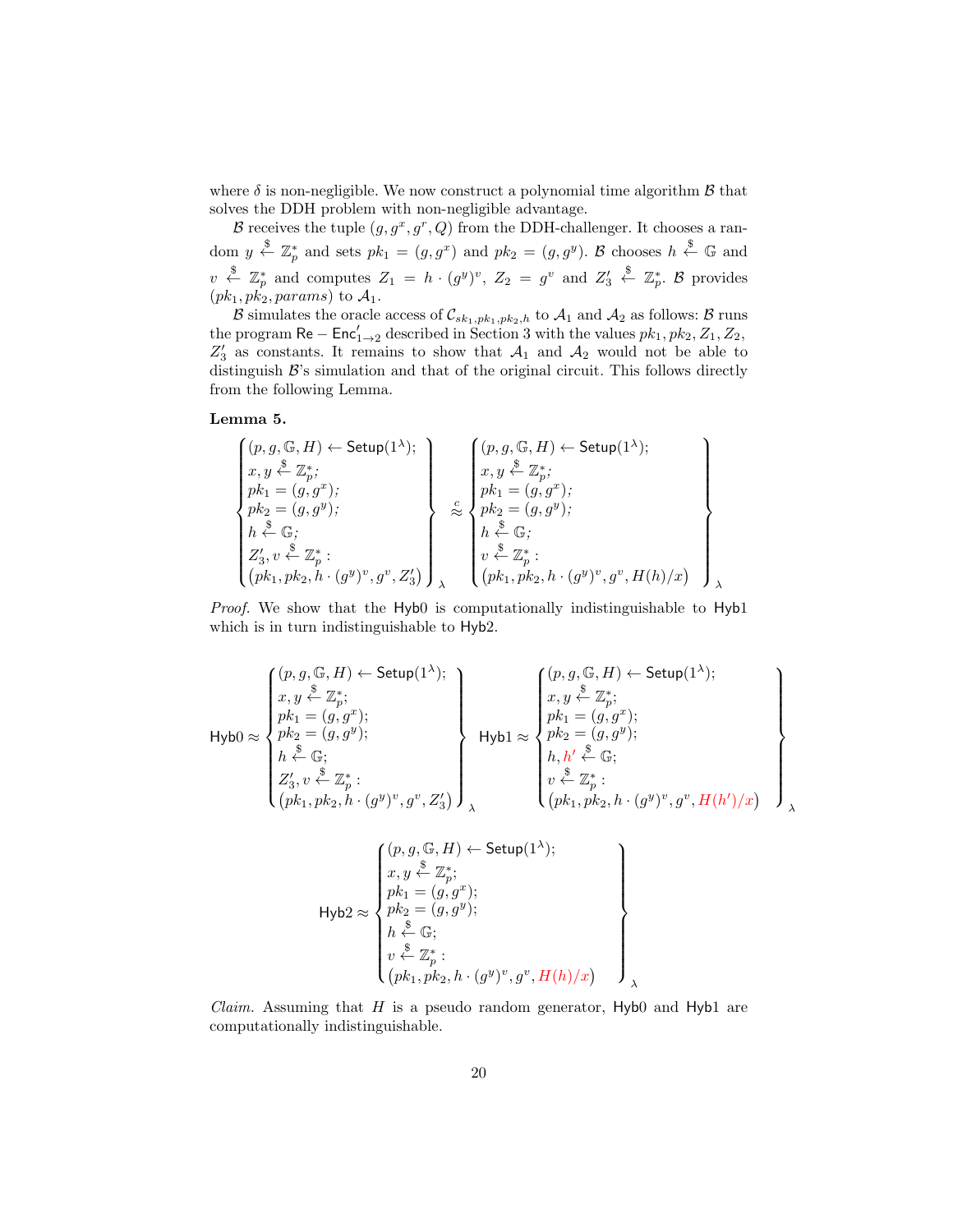*Proof.* Suppose there exists an polynomial time adversary  $A$  distinguishing  $Hyb0$ from Hyb1 with a non-negligible advantage, we construct a polynomial time adversary  $\beta$  distinguishing the output of the pseudo random generator  $H$  from the uniform distribution. B chooses  $x, y \stackrel{\$}{\leftarrow} \mathbb{Z}_p^*$  and sets  $pk_1 = (g, g^x)$ ,  $pk_2 =$  $(g, g^y)$ . It chooses  $h \stackrel{\$}{\leftarrow} \mathbb{G}$  and  $v \stackrel{\$}{\leftarrow} \mathbb{Z}_p^*$ . It computes  $h \cdot (g^y)^v$  and  $g^v$ . It receives the challenge Q and auxiliary information z from the challenger for the pseudo random generator game. B runs A with  $\left( pk_1, pk_2, h \cdot (g^y)^v, g^v, Q/x, z \right)$  as input. We can easily see that if Q was the output of the pseudo random generator on a random group element then the input distribution to  $A$  is identically distributed as that of Hyb1. Else, it is identically distributed as in  $Hyb0$ .  $\beta$  outputs the same bit as  $\mathcal A$  does. Hence, the advantage of  $\mathcal B$  in the game against the pseudo random generator challenger is same as the advantage  $A$  has in distinguishing between the two hybrids. Hence, Hyb0 and Hyb1 are computationally indistinguishable.  $\Box$ 

Claim. Assuming the single message security (Theorem 2) of El-Gamal encryption scheme, Hyb1 and Hyb2 are computationally indistinguishable.

*Proof.* Suppose there exists an algorithm  $A$  that can distinguish with nonnegligible advantage between Hyb1 and Hyb2, we construct an adversary  $\beta$ against the single message security of the El-Gamal encryption with the same non-negligible advantage.

 $\mathcal B$  receives the public key  $g^y$  from the El-Gamal challenger. It chooses  $x \stackrel{\$}{\leftarrow} \mathbb{Z}_p^*$ and sets  $pk_1 = (g, g^x)$  and  $pk_2 = (g, g^y)$ . It chooses random  $h, h' \stackrel{\$}{\leftarrow} \mathbb{G}$  (independently) and gives  $h, h'$  as the challenge messages to the El-Gamal challenger. It receives a challenge ciphertext  $C^* = (C_1^*, C_2^*)$  and auxiliary information z. It then runs A with  $(pk_1, pk_2, C_1^*, C_2^*, H(h)/x, z)$  as input. It is easy to the see that when the challenge ciphertext is an encryption of  $h$ , the input to  $\mathcal A$  is identically distributed to Hyb2 and when it is an encryption of  $h'$ , the input to  $A$  is identically distributed to Hyb1.

 $\beta$  outputs the same bit as  $\mathcal A$  outputs. It is easy to see that the advantage that  $\beta$  has in distinguishing between the ciphertexts of the challenge messages is same as the advantage that  $A$  has in distinguishing between the two hybrids. Hence, by assumption  $\beta$  has a non-negligible advantage in the El-Gamal security game which is a contradiction.  $\Box$ 

From the above two claims, we can infer that Hyb0 and Hyb2 are computationally indistinguishable.

The above lemma shows that any polynomial time adversary would not be able to distinguish between the cases when  $Z'_3$  is chosen uniformly at random and the case when it is set to  $H(h)/x$ . We observe that the  $\mathsf{Re} - \mathsf{Enc}'_{1\rightarrow 2}(pk_1, pk_2, Z_1,$  $Z_2$ ,  $H(h)/x$ ) preserves the same functionality as that of the original circuit (proved in Appendix 4). Note that the functionality of  $\text{Re} - \text{Enc}'_{1\rightarrow 2}$  is dependent only on the constants which are hardcoded. That is, given the constants,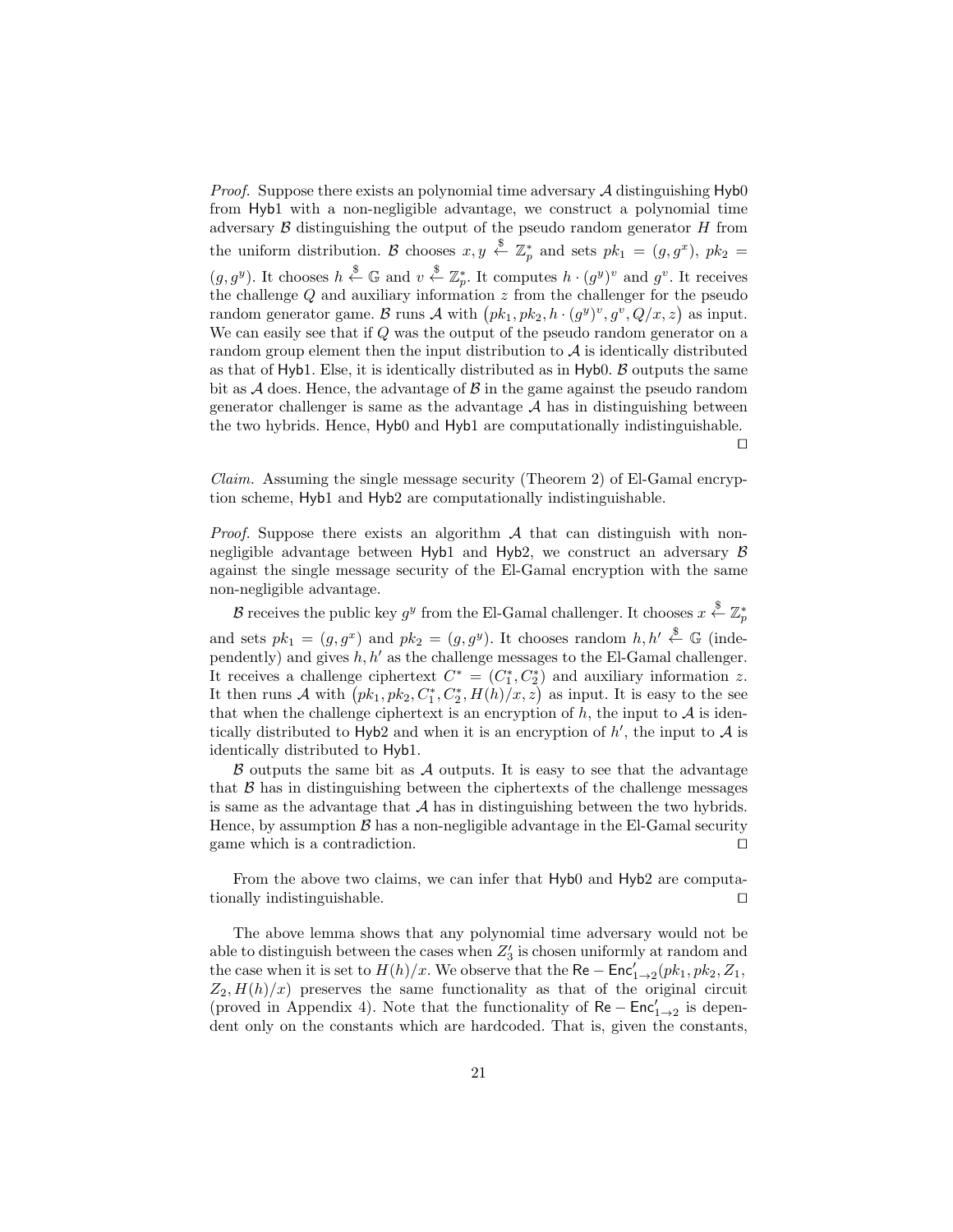$\text{Re} - \text{Enc}'_{1\rightarrow 2}$  can be run by a PPT machine on various inputs producing identical output distribution as that of the original program. The lemma states that no adversary would be able to distinguish between the constants which are hardcoded in the original and the simulated program. This implies that no adversary would be able to distinguish the outputs of the original and the simulated programs on specific inputs. Hence, as a consequence of the above lemma  $A_1$  or  $A_2$  would not be able to distinguish between oracle access to  $\mathsf{Re-Enc}_{1\to 2}^{\prime}(pk_1, pk_2, Z_1, Z_2, H(h)/x)$  and  $\mathsf{Re-Enc}_{1\to 2}^{\prime}(pk_1, pk_2, Z_1, Z_2, Z_3^{\prime})$  except with negligible probability. Let that negligible probability be denoted by  $\delta'$ .

A<sub>1</sub> outputs two messages  $m_0$  and  $m_1$ . B tosses a random coin  $\beta \in \{0,1\}$  and gives the challenge ciphertext  $C^* = (m_\beta \cdot g^r, Q)$ .  $\mathcal{A}_2$  finally outputs its guess  $\beta'$ of  $\beta$ . If  $\beta = \beta'$  then  $\beta$  outputs 1 meaning that  $Q$  is a DDH-instance. Else,  $\beta$ outputs 0.

We first observe that if  $Q$  was a DDH-instance then,  $B$  outputs the challenge ciphertext which is identically distributed to the original ciphertext. Also it gives a simulation of the re-encryption oracle which is computationally indistinguishable from the original oracle. Hence, the probability that  $\beta = \beta'$  in this case is given by  $1/2 + \delta - \delta'$ .

If Q was not a DDH instance, then due to random choice of Q and the random choice of r the probability that  $\beta' = \beta$  is 1/2.

Hence, the advantage of  $\beta$  against the DDH game is given by  $\delta - \delta'$ . We have assumed  $\delta$  to be non-negligible and by the above lemma  $\delta'$  is negligible. Therefore,  $\beta$  has a non-negligible advantage against the DDH challenger which is a contradiction. This completes the proof for case  $i = 1$ .

### Case-II:  $i = 2$ .

Let us assume for the sake of contradiction that there exists PPT algorithms  $\mathcal{A} = (\mathcal{A}_1, \mathcal{A}_2)$  such that:

$$
\Delta \big( IND_{0,ori}(\Pi, \mathcal{A}, \lambda, 2), IND_{1,ori}(\Pi, \mathcal{A}, \lambda, 2) \big) = \delta
$$

where  $\delta$  is non-negligible. We now construct a polynomial time algorithm  $\beta$  that solves the DDH problem with non-negligible advantage.

B receives the tuple  $(g, g^y, g^r, Q)$  from the DDH-challenger. It chooses a random  $x \stackrel{\$}{\leftarrow} \mathbb{Z}_p^*$  and sets  $pk_1 = (g, g^x)$  and  $pk_2 = (g, g^y)$ . B chooses  $h \stackrel{\$}{\leftarrow} \mathbb{G}$ .

B simulates the oracle access of  $\mathcal{C}_{sk_1,pk_1,pk_2,h}$  to  $\mathcal{A}_1$  and  $\mathcal{A}_2$  as follows: B runs the program  $\text{Re} - \text{Enc}_{1\rightarrow 2}$  described in Section 3 with the values x,  $pk_1$ ,  $pk_2$ , h as constants. Thus, the oracle access to  $\mathcal{C}_{sk_1,pk_1,pk_2,h}$  is simulated perfectly by  $\mathcal{B}$ .

A<sub>1</sub> outputs two messages  $m_0$  and  $m_1$ . B tosses a random coin  $\beta \in \{0,1\}$  and gives the challenge ciphertext  $C^* = (m_\beta \cdot g^r, Q)$ .  $\mathcal{A}_2$  finally outputs its guess  $\beta'$ of  $\beta$ . If  $\beta = \beta'$  then B outputs 1 meaning that Q is a DDH-instance. Else, B outputs 0.

It is easy to see that if Q is a DDH-instance then the probability that  $\beta = \beta'$ is given by  $\delta + 1/2$ . Else, due to randomness of Q and the random choice of r, the probability that  $\beta = \beta'$  is exactly 1/2. Therefore, the advantage of  $\beta$  against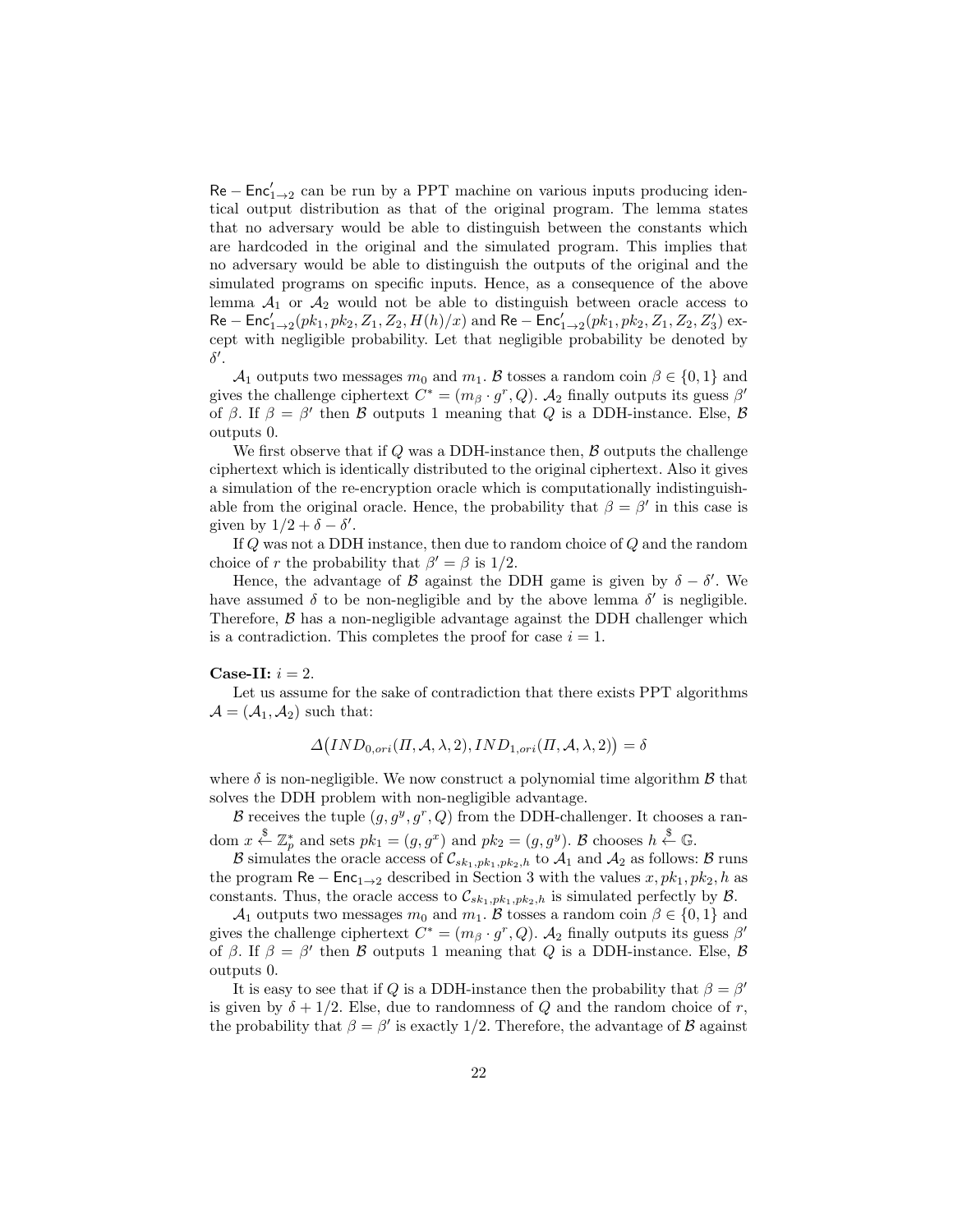the DDH-challenger is  $\delta$  which is non-negligible. Hence, we have arrived at a contradiction.

### F Transformed Ciphertext Security

Theorem 5. The New Encryption Scheme is transformed ciphertext se**cure** with respect to the oracle  $\mathcal{C}_{sk_1,pk_1,pk_2,h}$  under the multi-message security (2) messages) of El-Gamal encryption system (Theorem 1).

*Proof.* Assume for the sake of contradiction that there exists an adversary  $\mathcal{A} =$  $(\mathcal{A}_1, \mathcal{A}_2)$  against the transformed ciphertext security of the encryption system such that

$$
\Delta\big(IND_{0,tran}(H,\mathcal{A},\lambda),IND_{1,tran}(H,\mathcal{A},\lambda)\big) = \delta
$$

where  $\delta$  is non-negligible. We will construct an adversary  $\beta$  against the multimessage security of El-Gamal encryption system with non-negligible advantage.

B obtains the public key  $pk = (g, g^y)$  and the public parameters params from the El-Gamal challenger. It chooses  $x \stackrel{\$}{\leftarrow} \mathbb{Z}_p^*$  and sets  $pk_1 = (g, g^x)$  and  $sk_1 = x$ . It sets  $pk_2 = (g, g^y)$  and implicitly defines  $sk_2$  as y. It outputs  $(pk_1, sk_1, pk_2, params)$  to the adversary  $\mathcal{A}_1$ .

It now chooses  $h \stackrel{\$}{\leftarrow} \mathbb{G}$ . Since  $\mathcal{B}$  has access to both  $sk_1$ ,  $pk_2$  and  $h$ , it can simulate the re-encryption circuit perfectly. That is, it runs the program  $Re Enc_{1\rightarrow 2}$  with the constants  $sk_1, pk_1, pk_2, h$  hardcoded in the program description.

In the challenge phase,  $A_1$  outputs two messages  $m_0, m_1$ . B outputs  $(h, 1)$ and  $(w, w')$  where  $w, w' \stackrel{\$}{\leftarrow} \mathbb{G}$  (chosen independently) as the message sequences to the El-Gamal challenger. It obtains  $c_2^* = (C_1^*, C_2^*)$  and  $d_2^* = [D_1^*, D_2^*]$  as the challenge ciphertexts. It chooses  $b \stackrel{\$}{\leftarrow} \{0,1\}, r \stackrel{\$}{\leftarrow} \mathbb{Z}_p^*$  and outputs

$$
(m_b \cdot g^r, (g^{H(h)})^r \cdot D_1^*, C_1^*, C_2^*, D_2^*)
$$

It is easy to see that if  $c_2^*$  is an encryption of h and  $d_2^*$  is an encryption of 1, then the challenge ciphertext is distributed identically to  $C(\text{Encrypt1}(m_1, pk_1,$  $params); r)$  where  $r \stackrel{\$}{\leftarrow} \{0,1\}^{3\lambda}$ . Otherwise, each term in the challenge ciphertext is random (over the random choice of  $w, w', r$  as well as the random coins used

for generating  $c_2^*$  and  $d_2^*$ ) and independent of each other.  $\mathcal{A}_2$  outputs b'. If  $b = b'$ , then  $\beta$  outputs 1. Else, it outputs 0. Hence, the probability that  $A_2$  outputs  $b' = b$  is  $1/2 + \delta/2$  in the first case and is equal to  $1/2$  in the second case. Hence, advantage of  $\beta$  against the El-Gamal challenger

#### is given by  $\delta/2$  which is non-negligible (a contradiction).

### G Proof of Lemma 3

We show that for all  $PPT$  distinguishers  $D$ , there exists a negligible function  $\mu(\cdot)$  such that for all  $z \in \{0,1\}^{poly(\lambda)},$ 

$$
\Delta(\mathsf{ Nice}(D^{\mathcal{O}(\mathcal{C})}, \lambda, z)\}, \mathsf{Junk}(D^{\mathcal{O}(\mathcal{C})}, \lambda, z)) \leq \mu(\lambda)
$$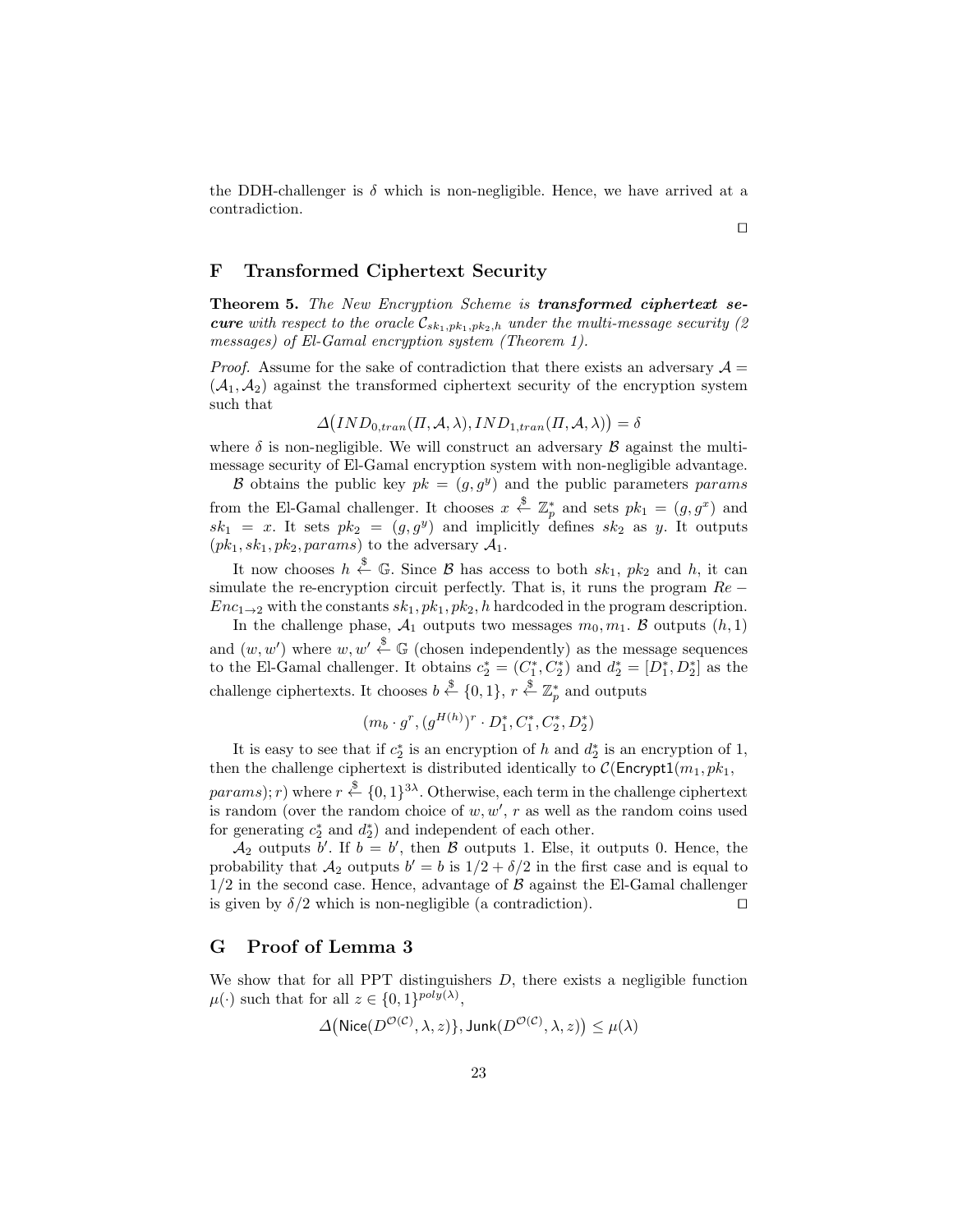First, we consider two distributions which are similar to Nice and Junk except that they consider a "dummy" distinguisher  $D^*$  which outputs whatever is given as input.

$$
{\bf Proposition \ 1.} \ \left\{{\sf Nice}(D^*,\lambda,z)\right\}_\lambda \stackrel{c}{\approx} \left\{{\sf Junk}(D^*,\lambda,z)\right\}_\lambda
$$

Proof. The proof for the this proposition follows directly from the proof of Lemma 5 which appears in Appendix 4.2. We note that Hyb0 is identically distributed to Junk $(D^*, \lambda, z)$  and Hyb2 is identically distributed to Nice $(D^*, \lambda, z)$ . Hence,

$$
\mathsf{Nice}(D^*,\lambda,z)\stackrel{c}{\approx} \mathsf{Junk}(D^*,\lambda,z)
$$

We now consider two more distributions which proceed as Nice and Junk except that they consider distinguishers  $D^{O(R)}$  where R is a probabilistic circuit which on any input  $[C_1, C_2]$ , first checks if  $C_1, C_2$  belong to G and if yes, outputs  $[A, B, C, D, E]$  where  $A, B, C, D, E$  are chosen uniformly and independently from G. Otherwise, it outputs ⊥.

Note that input to  $D^{O(R)}$  is identically distributed to Nice( $D^*, \lambda, z$ ) in Nice(  $D^{O(R)}$ ,  $\lambda$ , z) and its input is identically distributed to Junk $(D^*, \lambda, z)$  in Junk(  $D^{\mathcal{O}(R)}$ ,  $\lambda$ , z). The following proposition is a direct consequence of Proposition 1.

Proposition 2. For all PPT distinguihsers D, there exists a negligible function  $\mu(\cdot)$  such that for all  $z \in \{0,1\}^{poly(\lambda)}$  and for all  $\lambda \in \mathbb{N}$ , we have

$$
\Delta(\textsf{Nice}(D^{\mathcal{O}(R)}, \lambda, z), \textsf{Junk}(D^{\mathcal{O}(R)}, \lambda, z)) \leq \mu(\lambda)
$$

Proof. Assume for the sake of contradiction that there exists a distinguisher  $D^{O(R)}$  which can distinguish between Nice $(D^*,\lambda,z)$  and Junk $(D^*,\lambda,z)$  with nonnegligible advantage. We construct an distinguisher between  $D'$  (without the oracle access to R) which distinguishes between  $\mathsf{Nice}(D^*,\lambda,z)$  and  $\mathsf{Junk}(D^*,\lambda,z)$ with the same advantage.

 $D'$  runs  $D$  internally by giving its own input as input to  $D$ . When  $D$  requests an oracle access to  $R, D'$  can simulate the responses on its own (It will choose five independent random elements from the group and return as the response for any oracle query after checking whether the input belongs to  $\mathbb{G} \times \mathbb{G}$ ). D' finally outputs what D outputs.

It is easy to see that  $D'$  as the same distinguishing advantage that D has and hence we have arrived at a contradiction to Proposition 1.  $\Box$ 

Consider any distinguisher D. Let us define,

$$
\alpha(\lambda, z) = \Delta \big( \text{Nice}(D^{\mathcal{O}(\mathcal{C})}, \lambda, z), \text{Junk}(D^{\mathcal{O}(\mathcal{C})}, \lambda, z) \big)
$$

$$
\beta(\lambda, z) = \Delta \big( \text{Nice}(D^{\mathcal{O}(R)}, \lambda, z), \text{Junk}(D^{\mathcal{O}(R)}, \lambda, z) \big)
$$

Let  $q_D$  be the number of oracle queries that  $D$  makes during its execution. Since D runs in polynomial time,  $q_D$  is polynomial in  $\lambda$ .

 $\Box$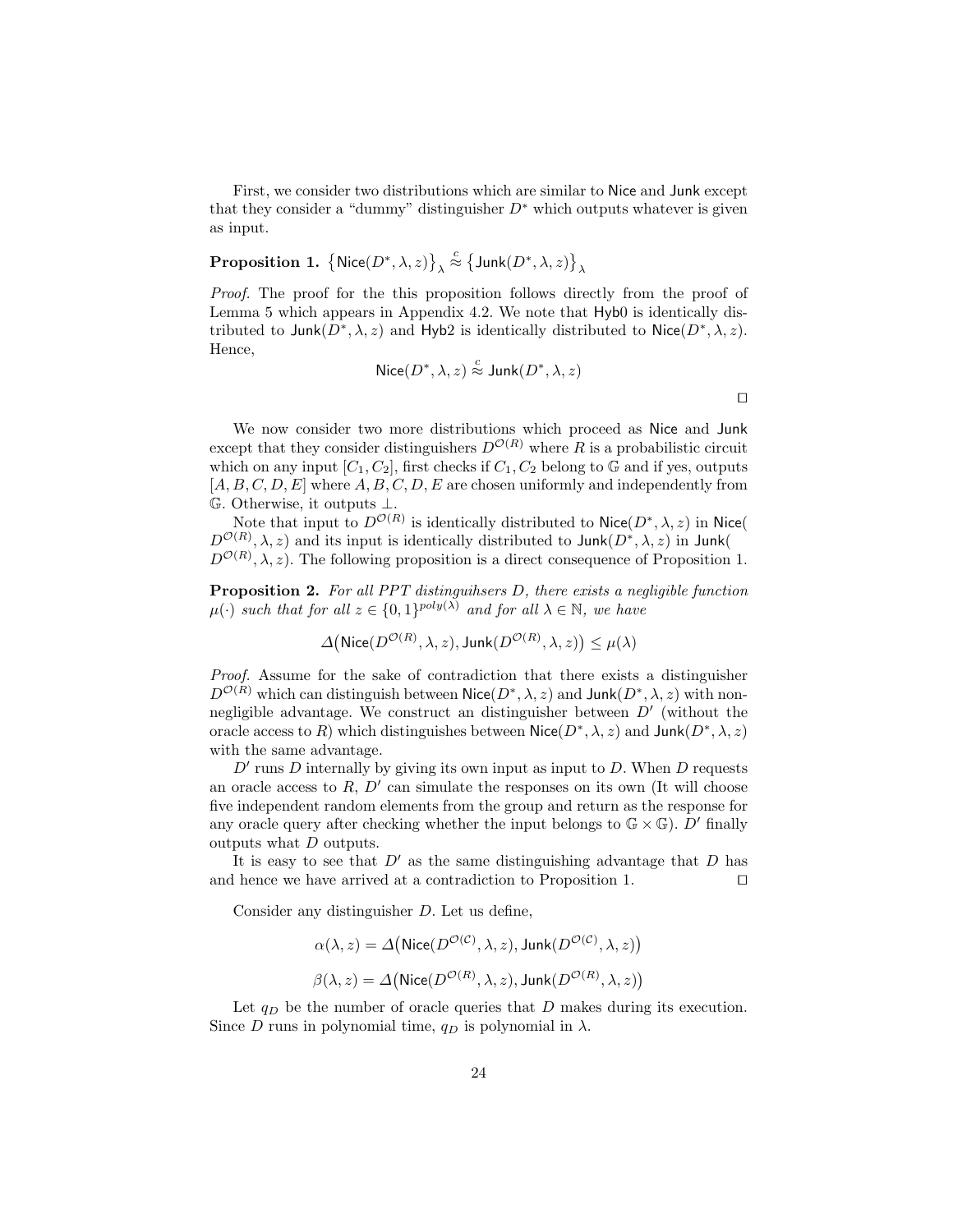**Proposition 3.** There exists an algorithm B against the multi-message  $(2q_D)$ messages) security of El-Gamal encryption scheme with an advantage  $| \alpha(\lambda, z)$  −  $\beta(\lambda, z)/2$ .

*Proof.* We prove the proposition by constructing an adversary  $\beta$  against the El-Gamal challenger with advantage  $|\alpha(\lambda, z) - \beta(\lambda, z)|/2$ .

 $\mathcal B$  receives the public key  $g^y$  from the El-Gamal challenger. It chooses  $x \stackrel{\$}{\leftarrow} \mathbb{Z}_p^*$ and sets  $pk_1 = (g, g^x)$  and  $pk_2 = (g, g^y)$ . It chooses two message vectors  $\mathbf{M_0}$ and  $M_1$  each of length  $2q_D$  as follows. It sets  $M_0 = \{1, 1, ..., 1\}$  (of length  $(2q_D)$  and  $M_1 = \{m_1, m_2, ..., m_{2q_D}\}\$  where  $m_1, ..., m_{2q_D}$  are chosen uniformly and independently at random from G. It then receives the challenge ciphertext vector  $\mathbf{C}^* = \{ (g^{r_1}, Q_1), (g^{r_2}, Q_2), ...,$ 

 $(g^{r_{q_D}}, Q_{2q_D})\}$  and auxiliary information z. Note that for all  $i \in \{1, 2, ...2q_D\}, r_i$  is a random element in  $\mathbb{Z}_p^*$  and  $Q_i = g^{yr_i}$  or an uniformly chosen element depending on whether  $M_0$  was encrypted or  $M_1$  was encrypted (due to the random choice of  $m_1, ..., m_{2q_D}$ ).

 $\beta$  now uses  $D$  to determine whether the challenge ciphertext vector is an encryption of  $M_0$  or  $M_1$ . It first generates the tuples which are distributed exactly as Nice $(D^*,\lambda,z)$  and Junk $(D^*,\lambda,z)$ . It tosses a random coin c and runs D with input Nice( $D^*, \lambda, z$ ) if  $c = 0$  and with input Junk $(D^*, \lambda, z)$  if  $c = 1$ . B needs to answer the re-encryption oracle queries made by  $D$ . It uses the challenge ciphertext to answer those oracle queries. We show that if the challenge ciphertext is an encryption of  $M_0$ , then the oracle responses given by  $\beta$  are identically distributed to the output of the re-encryption circuit  $\mathcal{C}$ . If the challenge ciphertext was an encryption of  $M_1$ , we show that the oracle responses are identically distributed to the output of R. The exact details follow.

B chooses  $h \stackrel{\$}{\leftarrow} \mathbb{G}$  and  $v \stackrel{\$}{\leftarrow} \mathbb{Z}_p^*$  and computes  $Z_1 = h \cdot (g^y)^v$  and  $Z_2 =$  $g^v$ . It then chooses  $Z_3 = H(h)/x$  and  $Z'_3$  $\stackrel{\$}{\leftarrow} \mathbb{Z}_p^*$ . It tosses a random coin and chooses  $c \stackrel{\$}{\leftarrow} \{0,1\}$ . If  $c = 0$ , it runs  $D^{\mathcal{O}(X)}(pk_1, pk_2, Z_1, Z_2, Z_3, z)$ . Else it runs,  $D^{\mathcal{O}(X)}(pk_1, pk_2, Z_1, Z_2, Z'_3, z)$  where X is the circuit description of the program  $\text{Re} - \text{Enc}_{1\rightarrow 2}^{\prime\prime}$  described below. Note that if  $c = 0$ , input to D is identical to Nice( $D^*, \lambda, z$ ). Else, it is identical to Junk( $D^*, \lambda, z$ ).

When D makes  $i^{th}$  oracle query  $[C_1, C_2]$ , B runs the following program and returns the output of the program to D as the response.

$$
\mathsf{Re-Enc}''_{1\to 2}
$$

Constants:  $pk_1, pk_2, Z_1, Z_2, Z_3$ Input:  $[C_1, C_2]$ , i

- 1. Choose  $r' \overset{\$}{\leftarrow} \mathbb{Z}_p^*$ .
- 2. Compute  $C'_1 = C_1 \cdot g^{r'}$ ,  $C'_2 = C_2 \cdot (g^x)^{r'}$ .
- 3. Compute  $Z'_1 = Z_1 \cdot (Q_i)$ ,  $Z'_2 = Z_2 \cdot (g^{r_i})$ .
- 4. Compute  $C_2'' = C_2'^{Z_3}$ .